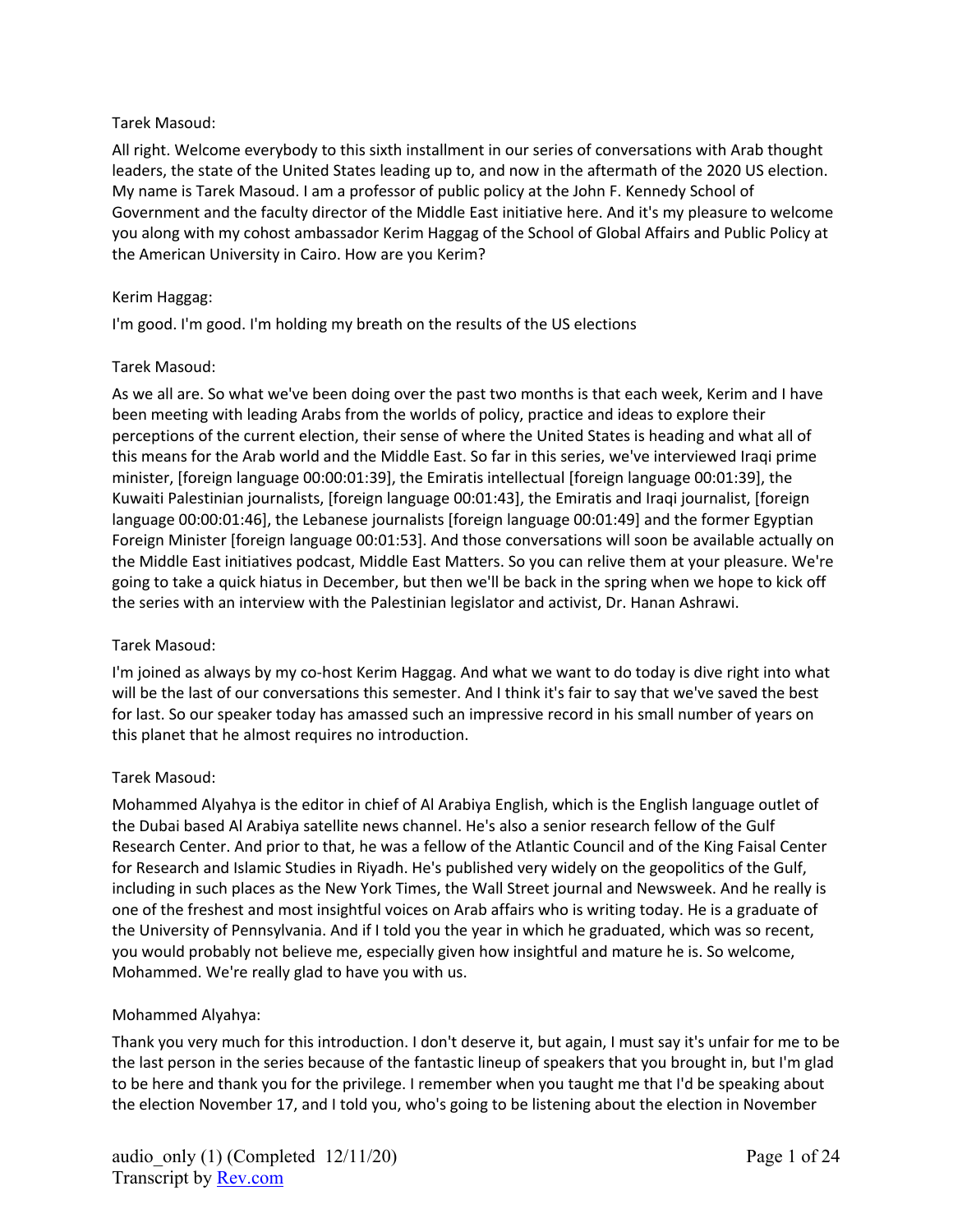17th. You said you'd be surprised. At that point in time, I don't think this will be solved in the first week or two weeks. The fact that still today there are debates on this and there are people in the streets and there's a controversy surrounding this is something I think I'm not alone in finding surprising.

#### Tarek Masoud:

Yeah, absolutely. And so I guess our first question for you is if you could give us a sense of what the reaction has been in the Arab world, or at least in the parts of the Arab world you're most familiar with, what's been the reaction to the results of the election and to the uncertainty around the results of the election?

#### Mohammed Alyahya:

Well US elections have always been a very important pastime in the Middle East. They've always been watched regardless of the parties that were involved. This year, the party is now on its third week, instead of one that was just one election. People are still speaking about precedence and the history of US elections. Something to consider, and I'm sure that it's something anyone... Political literacy, even amongst taxi drivers in Egypt or any Arab country is very high. And it's higher, I think, than political literacy is even in North America.

Tarek Masoud:

So-

#### Mohammed Alyahya:

And current affairs [inaudible 00:05:45]. So speaking about the latest headline with somebody in the street in the Arab world is much easier than doing so in a random city in United States, I think.

#### Tarek Masoud:

So, if you were to characterize what people are saying about the election. So one thing that you often hear in the United States now is that our inability now three weeks after the election to definitively settle on a winner and have everybody line up behind that winner might actually undermine the reputation of democracy and of elections as a way of choosing leaders. Are we hearing some of that in the Arab world?

#### Mohammed Alyahya:

I wouldn't go that far, I think. At least from what I've seen, there aren't big discussions about the efficacy of democracy as a result of this. People are taking this very lightheartedly. People are looking at this to a large degree as entertainment. Of course, there are real debates that have been had across the region on what the policies of a second term Trump would have been, what the policies of Biden will be in the region of comparison to what the Obama administration chose to have in terms of policies in the region.

#### Mohammed Alyahya:

All of these things that are things that people discuss frequently and that people are looking at. And there is a large degree of uncertainty. We have to remember that many people in the Gulf are very excited that Hillary Clinton might become president. And everybody expected Hillary Clinton to win that. I remember that night, I was in Washington DC, and I spoke to several journalists, all of whom wanted to just file in their copy and go to election parties. And I spoke to a few of them on what Hillary Clinton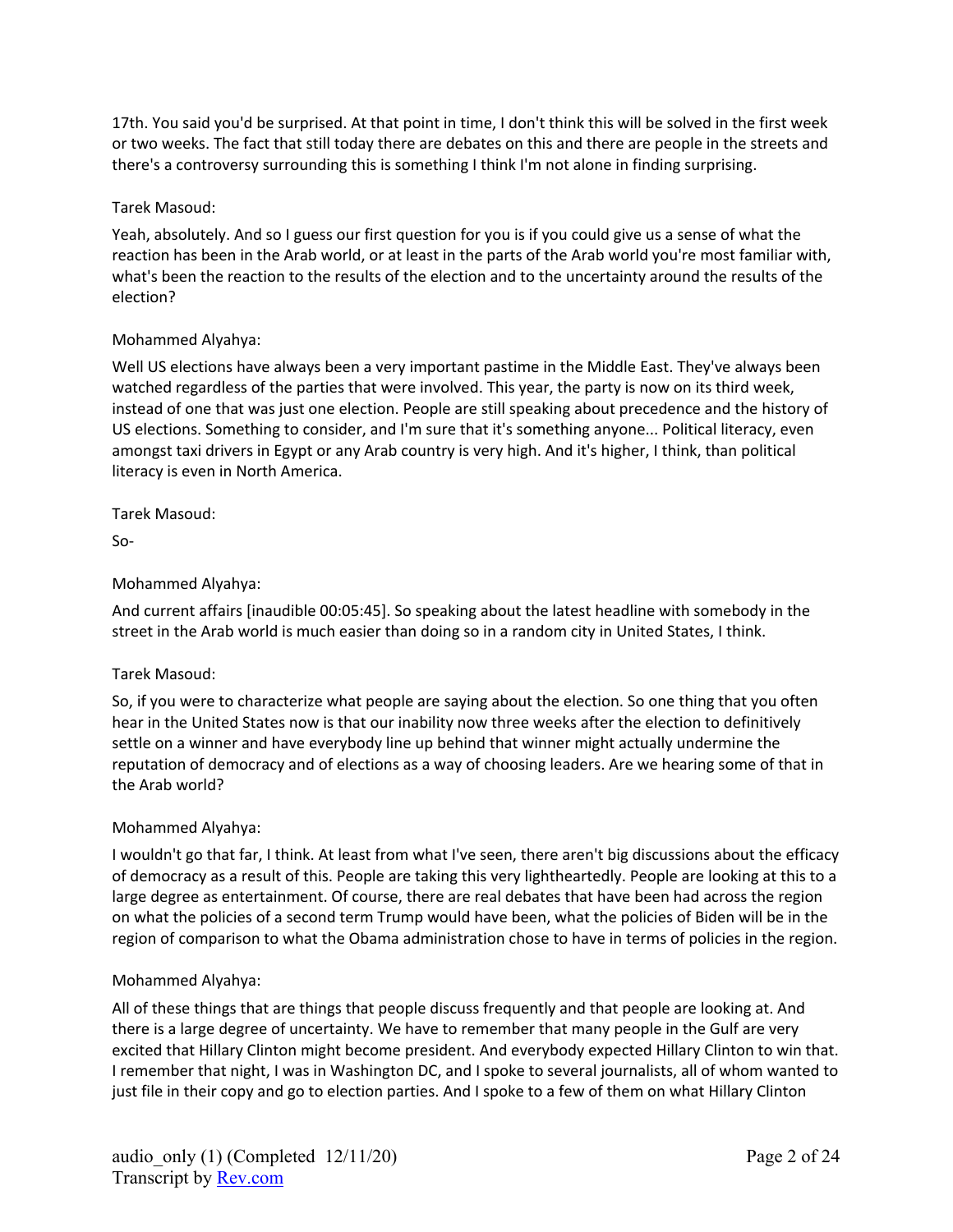meant for the Gulf region. And I went to a viewing event myself and everybody was shocked to see that Donald Trump won and that he became president.

## Mohammed Alyahya:

The expectation was that Donald Trump would be horrible for the region, horrible for the Gulf. People remember what he said about making the Arabs pay, making Iraq pay for protection. So, the discourse, at least in the Gulf was that Hillary Clinton is more on our page in terms of Syria, more on our page in terms of Iran. We deal with establishment Democrats. Hillary Clinton is exactly that. We don't want any more of this innovation in terms of dealing with the region that we've seen under the Obama administration and what we saw in the 4 years after that is totally the opposite. Actors in the Gulf saw that Donald Trump was not their worst nightmare as people feared. So I think people are coming into assessing the significance of this election with a degree of humility right now, precisely because the Donald Trump presidency was such a wildcard for the region.

## Tarek Masoud:

So Mohammed, if I can ask you to maybe expand on that and talk a little bit about the Arab media coverage of this election and in particular, literally the pan Arab media, what are the op-ed pages saying? What are the issues raised? What are the issues raised in the Arab talk shows about how a potential Biden administration would approach the region and what are the expectations?

## Mohammed Alyahya:

That's an important question, I think. There are several issues that I am sure we'll discuss in a little more detail. Iran is something that's very important to an Arab, is will president Biden return to the Iran nuclear deal? Will he sign a new deal with the Iranians? Would it be a larger deal or would it be just a nuclear deal? Will it cover Iran's expansion in the region? It's ballistic missiles program. All of these are questions that are being asked, not just in the regional press, but also in the US press and European press. So, that's definitely something that's important, but yeah.

#### Tarek Masoud:

So maybe this would be a good opportunity to begin a sort of a deep dive into some of the issues. So the general sentiment that one picks up from the Arab commentary on the elections is this anxiety that a potential Biden administration would be a return to the very problematic policies undertaken by the Obama administration. So can you begin to unpack that for us? What are the causes of this anxiety? You mentioned the Iran nuclear deal. Perhaps this would be a good opportunity to explain the reason for that anxiety. And of course it was not just the Iran issue, but there were a host of issues that related to the general approach of the Obama administration towards the region. Do you think that anxiety is justified?

#### Mohammed Alyahya:

Of course, that's an excellent question, I think. There is anxiety, but I don't think... Look, there were many articles and if we look at the discourse in the US media, you would come out to the conclusion that people are panicking in the Gulf. People are panicking in the Arab world, that they've got free ride for four years under the Trump administration, and that their worst nightmare would be a Joe Biden presidency. I think that couldn't be farther from the truth. And that has no relation to the reality that I see in front of me every day in the region.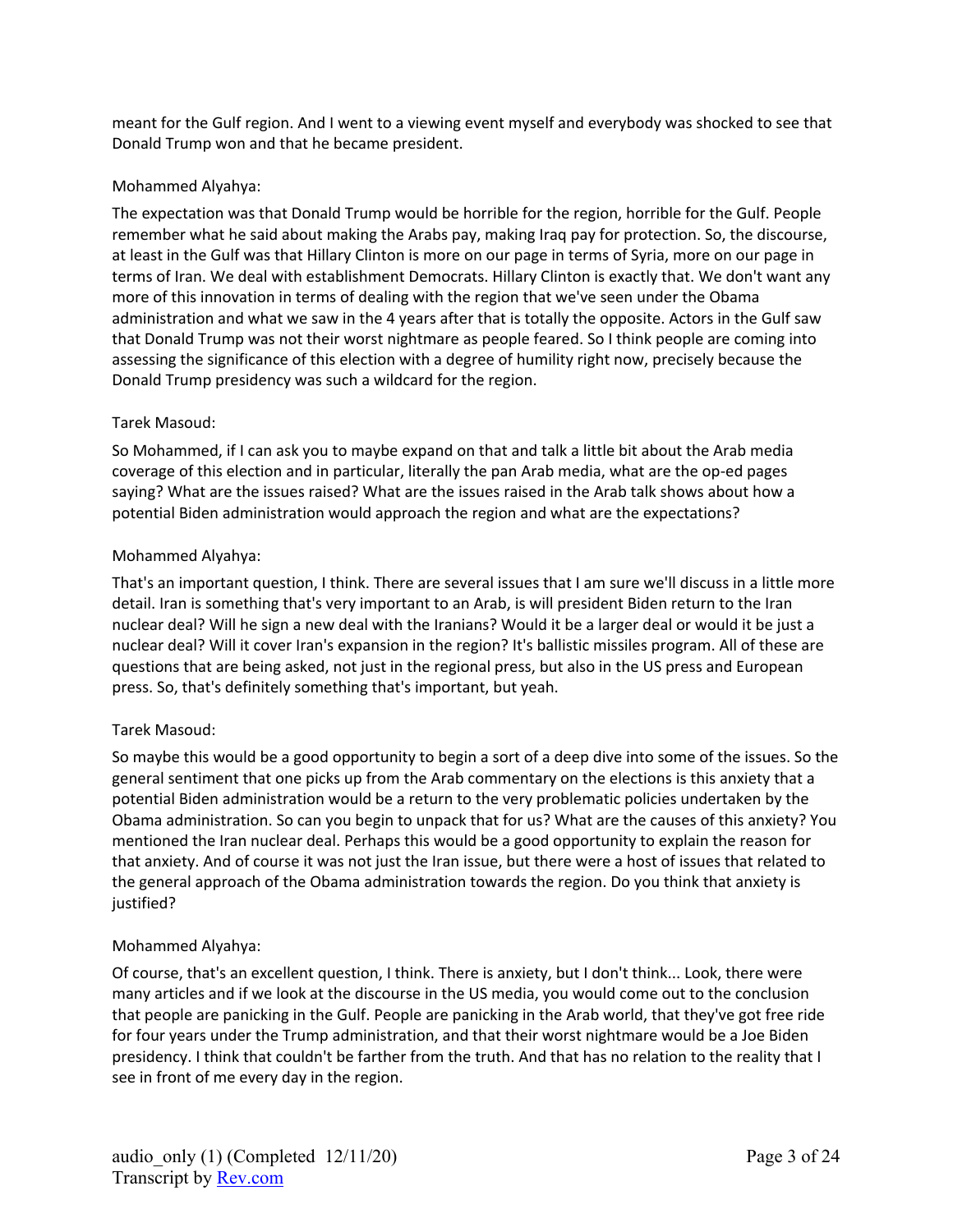#### Mohammed Alyahya:

People are not panicking. People are anxious about a number of issues. Iran is one of them, but I don't see panic. People are hopeful. And I think we forget where there are convergences of interest with Europe, with the democratic party in the United States, and that's important, but it's important to contextualize all of this, I think. The media in the US and the discourse among political pundits in the US sometimes has a short memory. And the Donald Trump presidency is a very, very unorthodox to say the least presidency.

### Mohammed Alyahya:

I think there was a lot of assumption that the close ties between the White House and Saudi Arabia or the White House in the Gulf states was something that is a hallmark of a Trump presidency, something new, when in fact it wasn't new. It's true that under the Obama administration, as you mentioned as well the points of contention between the White House and Gulf actors maybe were at their highest while there was still strategic alignment. There was the strategic alignment that Iran was a bad actor that needed to be dealt with. There were a lot of tactical disagreements on this, but that was a strategic alignment, but of course there were policy disagreements. Egypt was a huge policy disagreement between Saudi Arabia and the EU on one side, and the Obama administration on the other. Tactically with Iran, the Saudis weren't even included in the discussions on the GCP way [inaudible 00:14:02]

## Mohammed Alyahya:

And that was something that America's partners in the region all found problematic, especially since all of them are within the range of Iran's ballistic missiles, but they were left out of a security agreement that was signed by the P5+1. None of them are within range of Iran's ballistic missiles, or even close to any Iran's proxy. So that was a problem. And also Saudi Arabia's intervention in Bahrain was a point of contention with this administration. But it's important I think to keep in mind that strategically there is a huge overlap, and there is alignment on almost every important issue and that this is something that will continue with the Biden administration.

#### Mohammed Alyahya:

And it's important to consider that there is even more alignment with Biden administration and some Republican administrations on issues like Yıldırım's Turkey. Saudi Arabia and the Gulf States are in complete alignment with Western European actors, with Germany, with Democrats in the United States about Yıldırım's pushed into the Mediterranean on the way he's funding Islamist and backing Islamist groups across the region. They're on the same side as France and Libya and elsewhere in the region. So there could be disagreements on how to deal with Iran, but they could be counterbalanced on agreement on how to deal with Turkey and vice versa.

#### Tarek Masoud:

But, Mohammad, I think we agree with your read of the possibilities for alignment between a Biden administration and the interest of the major Arab countries. But, I am surprised that you make it sound as if this thing that we've all been witnessing for the last four years, which is a tremendous affection for this particular administration in Arab capitals is not really a thing. In our interviews, for example, we've seen that to the extent that the Chancelleries of Arab power had felt that they had a horse in this race, it really did seem like they were pumping for Donald Trump.

#### Mohammed Alyahya: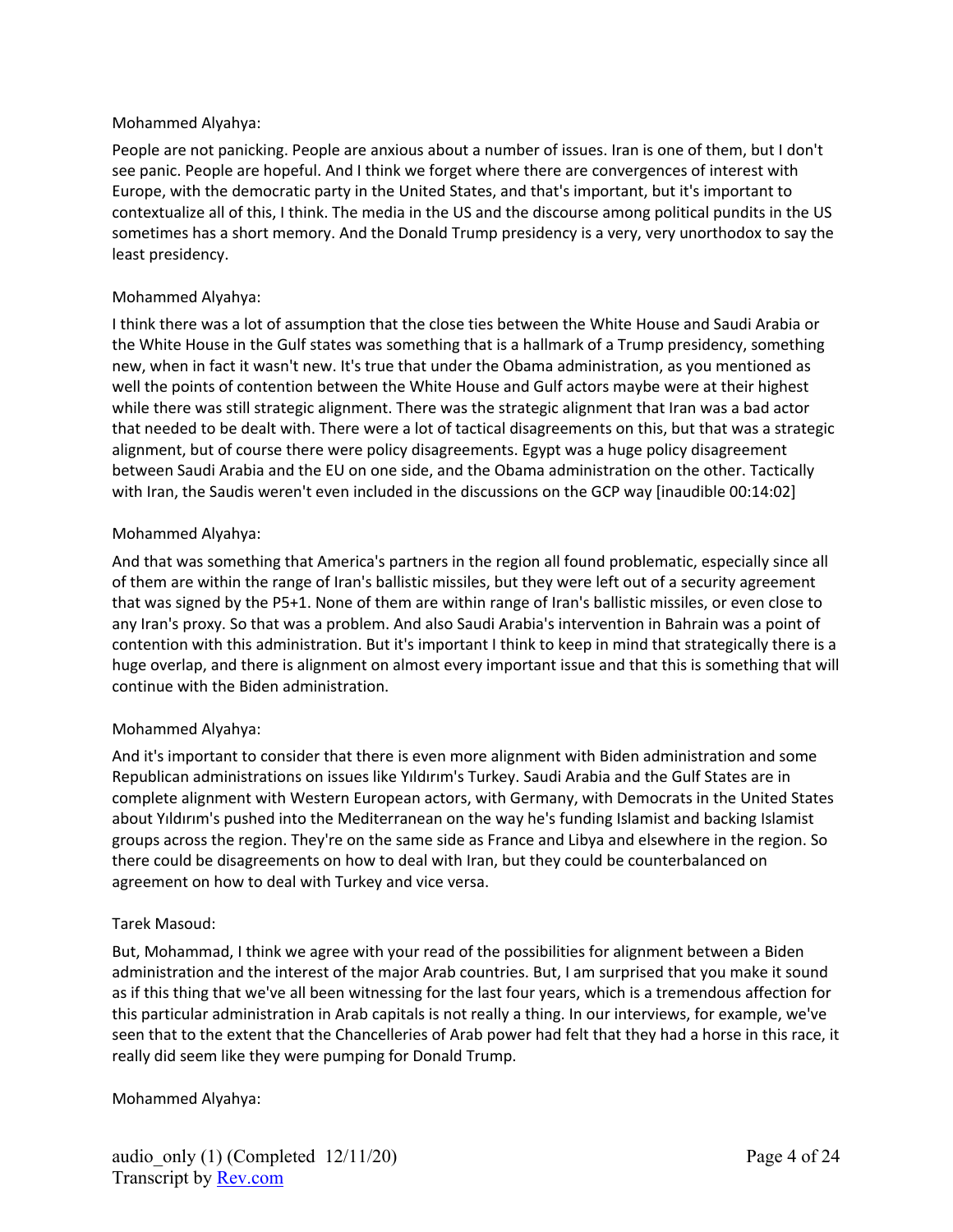Sure. And I can see why it would seem like that to many people. But the fact of the matter is just take the Iran deal, as an example. That was a huge security agreement that changed the face of the Middle East. For actors in the region, it empowered Iran to expand into Iraq and to Syria, it caused death and destruction on these countries. Hundreds of thousands of Syrians were slaughtered. Yemen was overrun by the [inaudible 00:17:18] the militia that is funded and armed by Iran. All of these things happen. And in many people's minds here in the region, as a result of a deal that was signed without the knowledge of governments that have to live with the consequences of it every single day. So if this is how they see the eight years under president Obama and under the Iran nuclear deal to have a White House that is back to involving them back to it's natural position of doubling down on its allies and standing firmly against the adversities, which is traditionally what US administrations, Democrat and Republican alike have done before the Obama administration.

#### Mohammed Alyahya:

That is considered the return to normalcy and a breath of fresh air. So, if you want to consider which policies were abandoned in terms of traditional US Gulf relations, it's the policies that were witnessed under the administration of Barack Obama, regardless of what you think of him. Maybe you think that we've been trying the wrong things in the Middle East, and it's important to, shake things up a little bit. And that's what President Obama did. That's regardless of what you might think on those issues.

Tarek Masoud:

Yeah, but-

Mohammed Alyahya:

Unorthodox part was that.

# Tarek Masoud:

And I understand what you're saying, but again, when I think of unorthodoxy I think of Trump. So the way you framed it as Trump represented a return to normalcy, a return to a period in which America's allies in the Gulf could count on the United States to double down in support of its allies. That's what you said. And I guess what has always been puzzling for me is why anybody in the Arab world would have actually thought that about Donald Trump. You yourself noted the discourse that President Trump used before he got elected, about how we're going to make these people pay and the Saudis have to pay for their security, et cetera, et cetera. But the New York Times reported last September, President Trump said, "I'm bringing our troops back from Afghanistan and bringing our troops back from Iraq. We're almost out of every place"

#### Tarek Masoud:

At another event, Time says he promised to keep America out of these endless, ridiculous, stupid foreign wars in countries that you've never even heard of. And now we see he's actually trying to make good on that promise. He's not even as consistent on Iran as they would like him to be in the Gulf. Yes, he's made some noises about bombing Iran, but if you look just the most recent appointment that he made to the defense department, retired Colonel Douglas McGregor.

#### Tarek Masoud:

This is a guy whose actually said, "We need to listen very carefully to the Iranians to find out what their interests are and to look for areas where we can cooperate." that to quote Elliot Abrams recently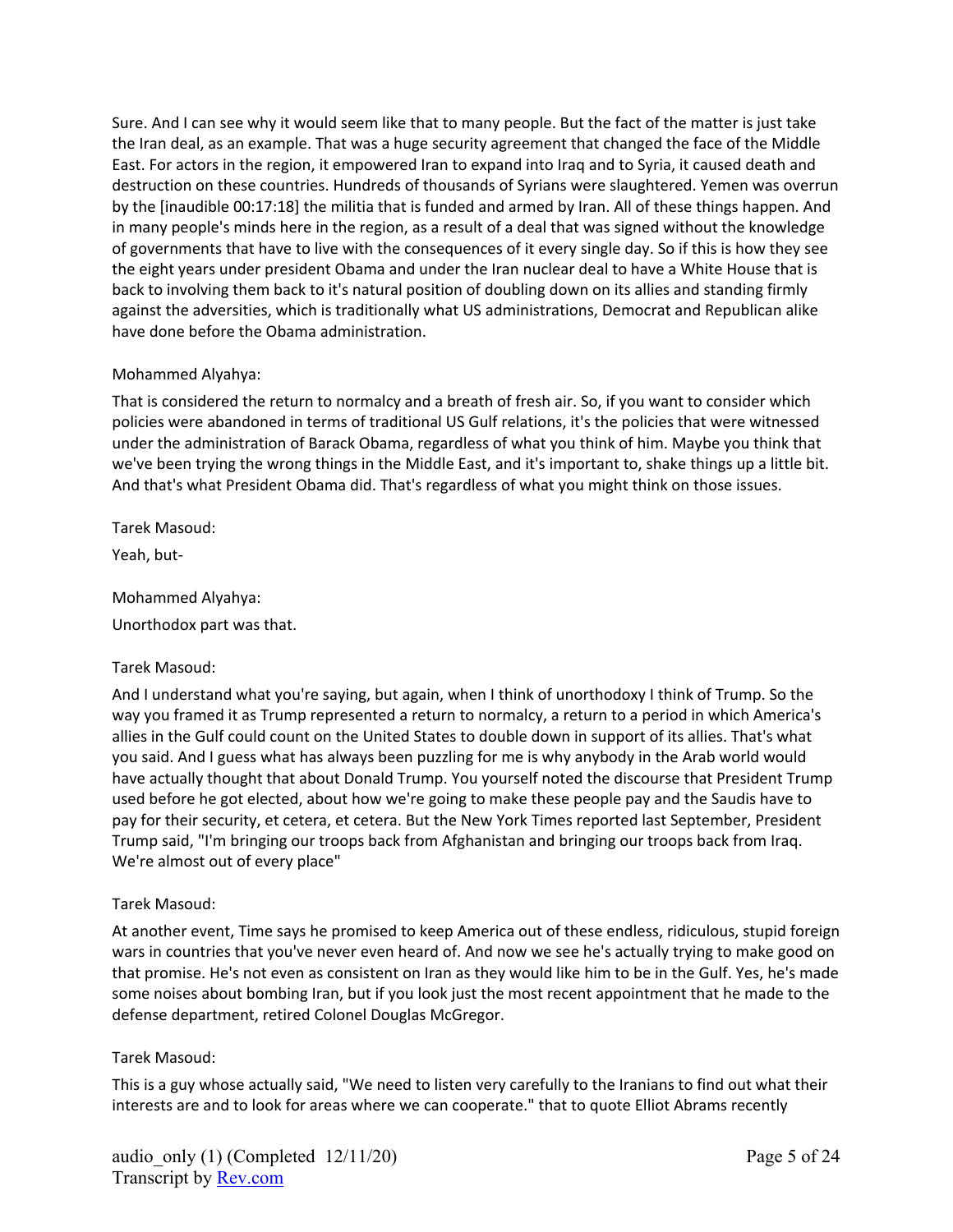tweeted that actually Trump and Biden weren't so different on Iran because if Trump got elected, he was going to reopen negotiations with Iran, and that raises the specter of the president initiating the kind of conversations with Iran supreme leader that he initiated with Kim Jong Un that could actually rehabilitate Iran. So I guess help me understand why the leaders in the Gulf never saw this. And instead saw in Donald Trump somebody who would to quote you "Stand firm and steadfast in support of allies."

## Mohammed Alyahya:

Well, I would disagree about this consistency with Iran. He has been consistent, but that's not a marker on whether he would remain consistent. I think if the Iranians came to President Trump with a deal that beat significantly or satisfactorily even, beat [inaudible 00:21:26], he might've signed it to the detriment of certain Gulf actors. But I think at the end of the day, it's important to note that stalling Iran for four years, reversing the gains that it made on the ground in countries where it has its militia spread is still something that's a net gain for these Gulf countries. Now it so happened that he did not make this deal with Iran. And we don't know if there's going to be a deal made or what the contours of this deal will be made, but there was a threat recently that the military action is not off of the table with Iran, but we also have to consider what the tangible benefits of the Iran policy we saw over the past four years are. [foreign language 00:22:16]

## Mohammed Alyahya:

[foreign language 00:22:16] was the engine behind the Iran regional expansion network. The fact that he's out of the picture is something that deals a huge blow to the Iranian revolutionary guard and their ability to prosecute their foreign policy and the regional policy in the region. The number two of Al-Qaeda was eliminated by the Israelis at the behest of the Americans, according to the New York Times in a posh neighbor neighborhood in North Iran. That's a huge piece of news that everybody just brushed by. When Osama bin Laden was killed, that made headlines for weeks and weeks on end. The same thing with [foreign language 00:22:57] even [foreign language 00:22:59] Somebody like Muhammad al-Masri, the number two in Al-Qaeda is a huge deal when it comes to counter terrorism. That introduces a series of questions. One, the United States entered the Iraq, invaded Iraq based on several false pretenses.

#### Mohammed Alyahya:

One of those false pretenses where that Saddam Hussein had a relationship with Al-Qaeda. He didn't have any relationship with Al-Qaeda, it turns out that the leaders of Al-Qaeda and Iran, Muhammad al-Masri was killed along with his daughter, who's the late widow of Hamza bin Laden They both got married in Bahrain by the way. So that mean the entire extended families of the Al-Qaeda's top leadership and Al-Qaeda royalty have been living like royalty in Bahrain. All of this is something that has been exposed to a large degree by the operation against Abu Muhammad al-Masri.

#### Mohammed Alyahya:

So if you look at this pressure strategy at the sanctions regime that was leveled on Iran, Iran's militias in the regions are suffering. And this is something that is tangible for people that live here, live in the Middle East. Iranian militia is required or Iranian funded militias [inaudible 00:24:19] Arab Shia's or South Asian Shia's that are fighting on behalf of Iran, seldom do they send actual Iranians or Persians to fight the IRGC. These militias cannot be maintained with toman or with Iraqi currency or Syrian currency. You need cold hard US dollars and US cash to maintain these militias. And that has dried up from the coffers of the revolutionary guards and from the coffers of Iran, as a result of the sanctions. The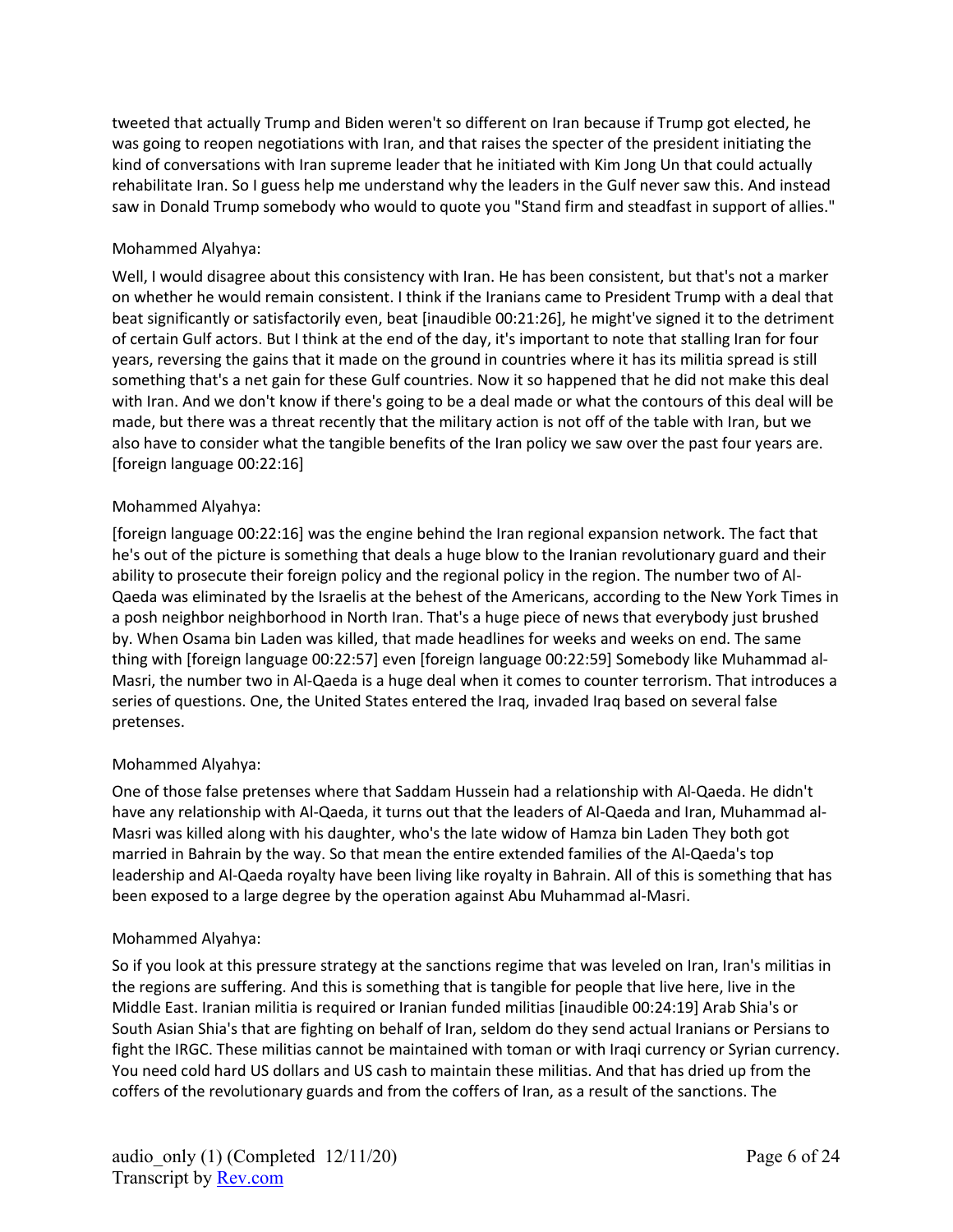sanctions deprived the regime of much needed dollars that are required to maintain a bloated regional proxy network. That is a tangible benefit that people feel in the region. So even in the worst case scenario.

#### PART 1 OF 4 ENDS [00:25:04]

#### Mohammed Alyahya:

... the people are filling the region. So even in the worst case scenario, the one similar to what you described, where president Trump is just a deal maker and he wants to come back and say, "Let's make a deal," and reverse what we've done for years with the revolutionary guards on a back foot, with the machine that produces militia so quickly on the back foot, something that is a net gain for the region. The alternative to that would have been more US dollars being given to a regime like Iran's, would have been opening up to a regime like Iran would have been the proliferation of more proxies in the region. And that would have been something that would have been very harmful. I mean, you've seen firsthand the effect of that on the popular mobilization units in Iraq throughout the past 10 years. We've seen that in Syria, we have Afghani and Pakistani Shia militias fighting there.

## Mohammed Alyahya:

And you know [inaudible 00:26:01] some of these fighters are shipped in from Afghanistan and Pakistan, promised residency if they go fight in Syria and then survive and come back to Iran. Some of these fighters, and then they were transported on Iran's official airlines, they discovered after they reached Syria, that they couldn't fight and they couldn't be trained. And many of them have starved to death because feeding them was too expensive for the Syrian government and for the Iranians. And it turned out that they were [inaudible 00:26:34], and that there was no plan to return most of these fighters back to their home. So any sanctions regime that works to chip away at this regional structure is something that is useful.

#### Tarek Masoud:

So, Mohammad, if we can perhaps press you a little bit again on the Iran issue to ask, what should the Biden administration do on the threat posed by Iran? Because it's interesting on the one hand, as you mentioned, the strategy of maximum pressure on Iran as applied by the Trump administration, did have tangible benefits in curtailing the threat posed by Iran and Iranian sponsored militias in the region. But on the other hand, the fact that the Trump administration withdrew from the JCPOA has undermined the agreement to the degree that Iran is now reconstituting a stockpile of façade material. It is rebuilding elements of its nuclear program that were capped by the JCPOA. So there are very complex trade-offs here. So how should the Biden administration approach this multifaceted issue of Iran? And then equally important, the Arab states have always complained that they were not part of the process, to begin with. Supposing that the Arab states, and the Gulf states in particular, were given a seat at the table in future negotiations process, what would be their contribution in any tangible approach to address the Iran threat?

#### Mohammed Alyahya:

I think that's an excellent question, and it doesn't need the complicated issue. And the Iranians are doubling down on restarting their nuclear program in order to rebuild their old leverage they also lost as a result of their militias being weakened in the region. But to answer your question more specifically, I think the next administration of the United States, the Biden administration, should not take for granted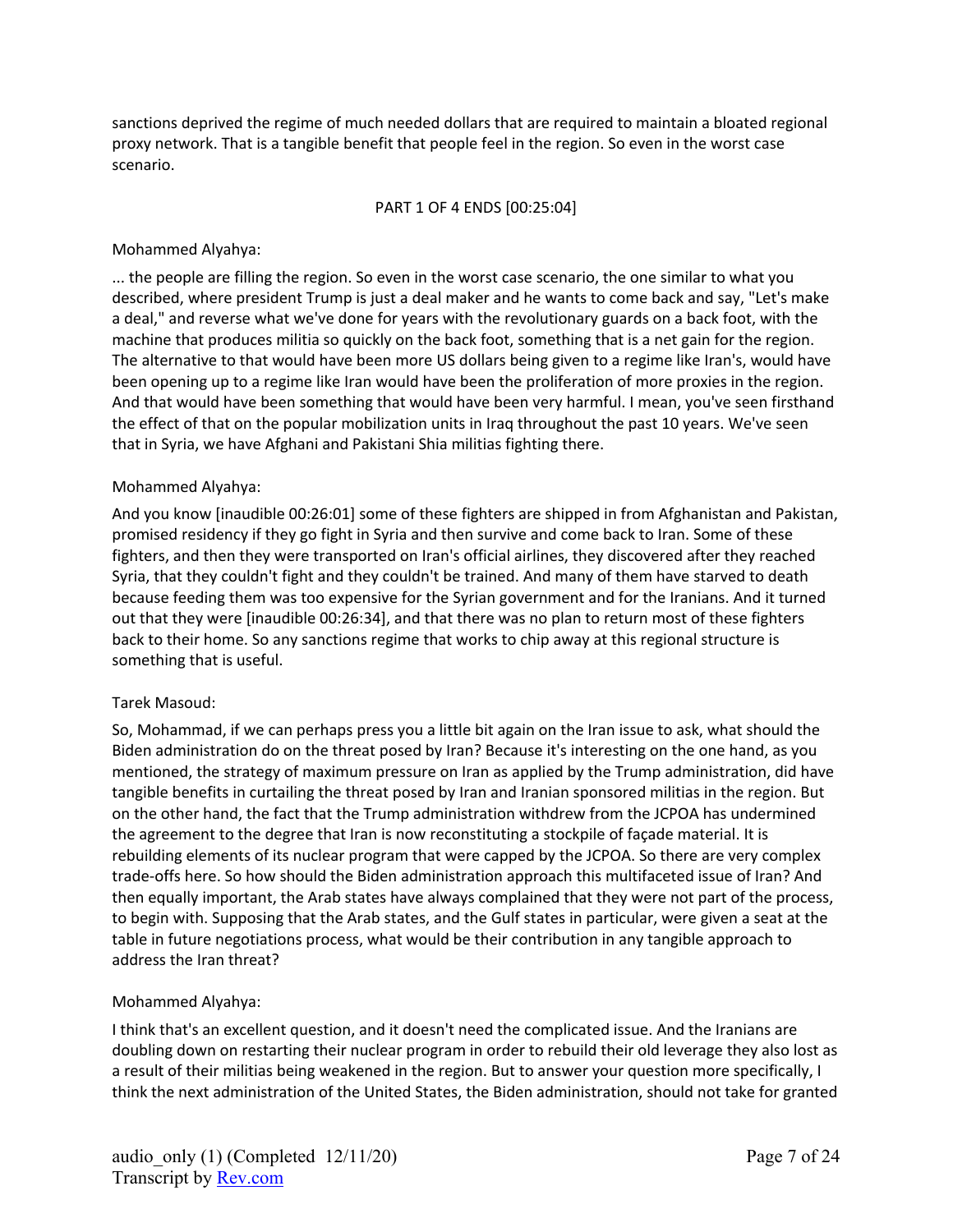the leverage that the United States has, and the goodwill that it has with its partners in the region. It has tremendous goodwill with Saudi Arabia, with United Arab Emirates, with Gulf actors, with Israel. And it has a tremendous leverage with adversaries of the United States, and US partners like Turkey that it finds are acting in an undesirable way on various arenas. All of that shouldn't go to waste.

## Mohammed Alyahya:

A more comprehensive agreement, something that deals with Iran's expansion in the region, would be beneficial. And it's also important to note that sanctions, and this is something that's controversial, it irritates lots of people when I it sometimes, can be an end in themselves. If there's a bad actor in the region, an actor that is using the windfall from sanctions relief, that is using its access to US dollars to the international financial market, to build dozens and dozens of militias in the region, then limiting its ability to do so is a pretty good end in itself, even if it is not the ideal end. That said, of course the door should never be closed in the face of Iran if it wants to come in and negotiate. And I don't think that Gulf actors necessarily want this conflict to last forever.

## Mohammed Alyahya:

I think actors in the Gulf and in Arab world in general, all want to see a resolution to this problem with Iran, want to see stability in the region. But we have to always consider that there is a fundamental mismatch in the way that these Gulf countries operate and the way that Iran operates and the way that these Gulf countries view the world and the way Iran views the world. Saudi Arabia spreads its influence when there is a strong sense of government, when there is economic prosperity, when there is security in countries. Iran by definition cannot spread its influence when any of these conditions exist in any given country. If there was a strong central government in Iraq that monopolize the use of force, that exercise complete control over Iraq's borders, what kind of leverage would Iran have? It would have very little, almost no leverage. What kind of leverage will a country with immense capital, that can come in and build infrastructure and develop a business environment like Saudi Arabia have? What kind of leverage would the UAE have?

#### Mohammed Alyahya:

So, there are very opposing interests in approaching states strength and approaching bilateral relations with countries like Iran. It's in Iran's interest to keep Iraq corrupt, to keep it weak, to keep it sectarian and to keep it beholden to political Islam, and that takes us to another point. Iran's formula in the past, and the same formula that has been used amongst Sunni as well, I mean if you look at the mobilization that was used by groups like the Muslim Brotherhood, even the mobilization used by the Sahwa movement, in corporation with the United States and Saudi Arabia in the 1970s and '80s to mobilize young people to go fight in Afghanistan, all uses a mixture of economic incentives and a very powerful ideology that is fundamentally at its core, a political ideology, it's an anti-imperialist ideology, anti Western ideology. And this is something that's very strong. It's very powerful and it manifests itself in different ways. But I think the DNA is the same.

# Mohammed Alyahya:

If you look at the Syrian Ba'ath, that's a secular party, the Iraqi Ba'ath, a secular party, Al-Qaeda is Sunni, Qatar has [Balandan 00:08:00], and the numerous Shia militias are all Shia of course. But they all share this underlying worldview that there is a fundamental clash between the Arab world and the West led by the United States and that resistance is a requirement and that mistrust is the default. And this is a very valuable sentiment that is used by all of these actors; Sunni, Shia, secular, you name it. And that's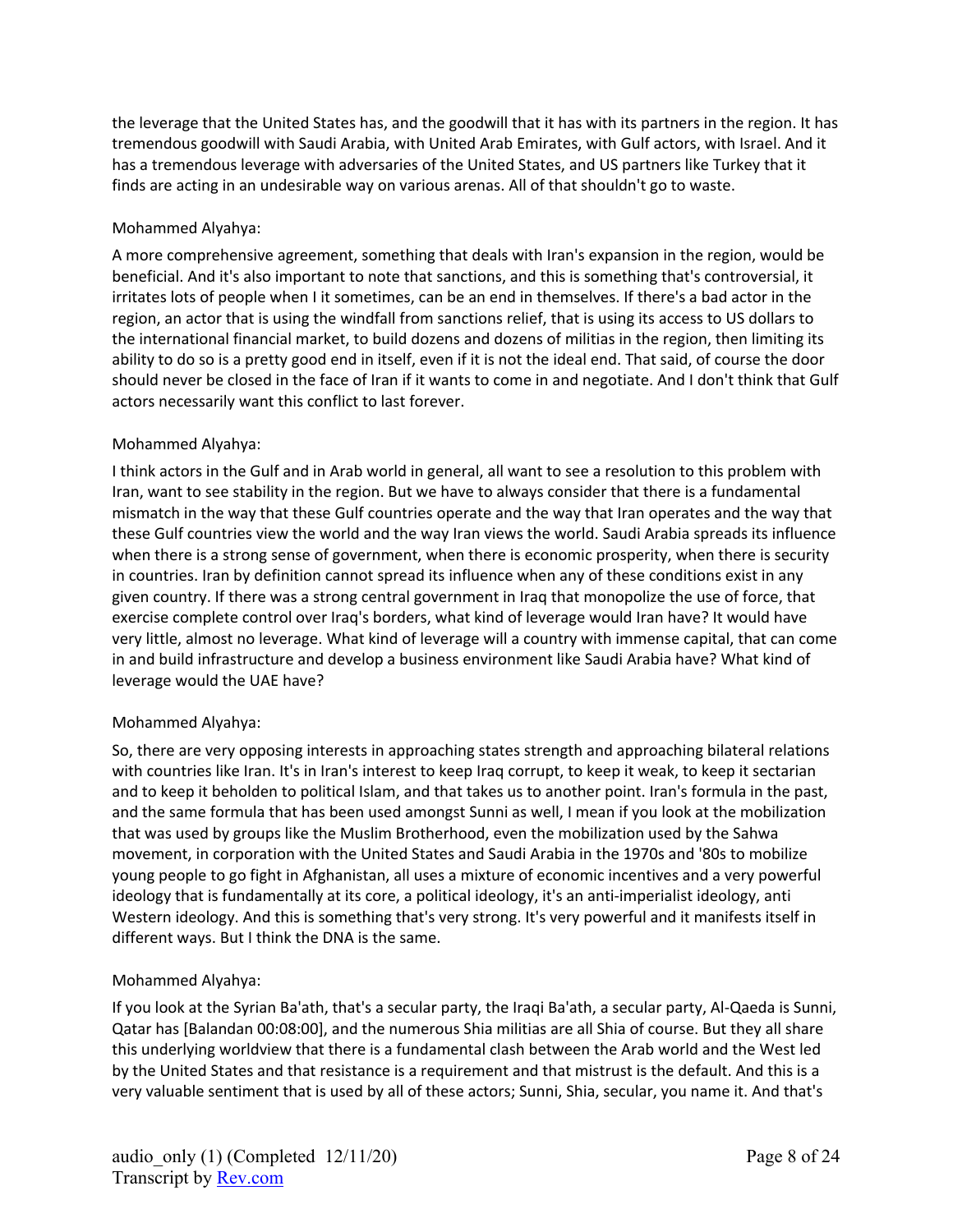why they cooperate by the way. That's why [Abu al-Masri 00:00:33:31] is walking around in the streets of Tehran. And that's why the Iranians are backing a secular regime that is fighting an offshoot of Al-Qaeda in Syria. It's bizarre, but they all share this exact same DNA.

### Mohammed Alyahya:

What's interesting is what happened in Iraq over the past protest that we saw over the past year there. We saw young people, many of were born after the US invasion of Iraq in 2003. So these people don't remember the Abrams tanks going to Baghdad. Coming out in the States, young Shia, observant Shia youth, carrying photos of Khomeini and burning them, carrying photos of Qasem Soleimani and burning them. The formula stopped working. It stopped working with young people in Saudi Arabia. Nobody cares... If you go and talk to young people in Saudi Arabia right now and you mentioned the authorities of the Sahwa movement, the most famous sheikhs of the Sahwa movement that one day could flip public opinion in Saudi Arabia over the weekend. Today they say, "Oh, that guy from Twitter..."

## Mohammed Alyahya:

This type of political Islamist gimmickry doesn't resonate with people anymore. It stopped resonating with people in Iraq, it stopped resonating with people in Syria, it stopped resonating with people in Lebanon, even among Shia Arabs in Lebanon. In the past, it was unheard of to see a Christian or a Sunni in Lebanon ever utter the name Hassan Nasrallah in public. Now you're seeing young Arab Shias do that. If there will be a fundamental change in the region, it will be at the hands of the Arab Shia populations that have long been exploited by Iran to spread its expansion in the region, and they have been the victims of poor governance in countries like Iraq and elsewhere. But there is a fundamental shift in the way young people view the world. And I think time is on their side. How long this will take is a question that we should be asking ourselves, but time is on the side.

#### Mohammed Alyahya:

And I think this is something that Saudi Arabia today recognizes, that the United Arab Emirates recognizes, and that's why they are making the moves that they're making today, away from this archaic ideology of political Islam, away from this idea that the West is fundamentally against the region. And let's call a spade a spade. I mean, the Saudi-US alliance is one that brought immense benefits to Saudi Arabia. If you look at Saudi Arabia as... look at the metrics that make one state a better than another, look at literacy, look at public health, look at Saudi Arabia as a defense industry, look at all of these things. Saudi Arabia has emerged a victor as a result of its relationship with the West, with the European partners, with the United States. And the idea right now is to eliminate this ideology that that has plagued region. And-

#### Tarek Masoud:

So Mohammad, if I could interrupt you because you've opened a couple of very interesting lines of inquiry. So one is, political and how the Saudi and other governments are dealing with it and how Biden administration should deal with it. But before we get to that question, I did want to just wrap a ribbon around the discussion of Iran, which is where we were. And let me ask this question in a little bit of a cheeky way, but it's in order to get you to refine a point that I think I heard you make.

#### Tarek Masoud:

So somebody might listen to you and to other Arabs and say, "What is the obsession that these people have with Iran, a country whose GDP is slightly smaller than that of Belgium? Why can't these guys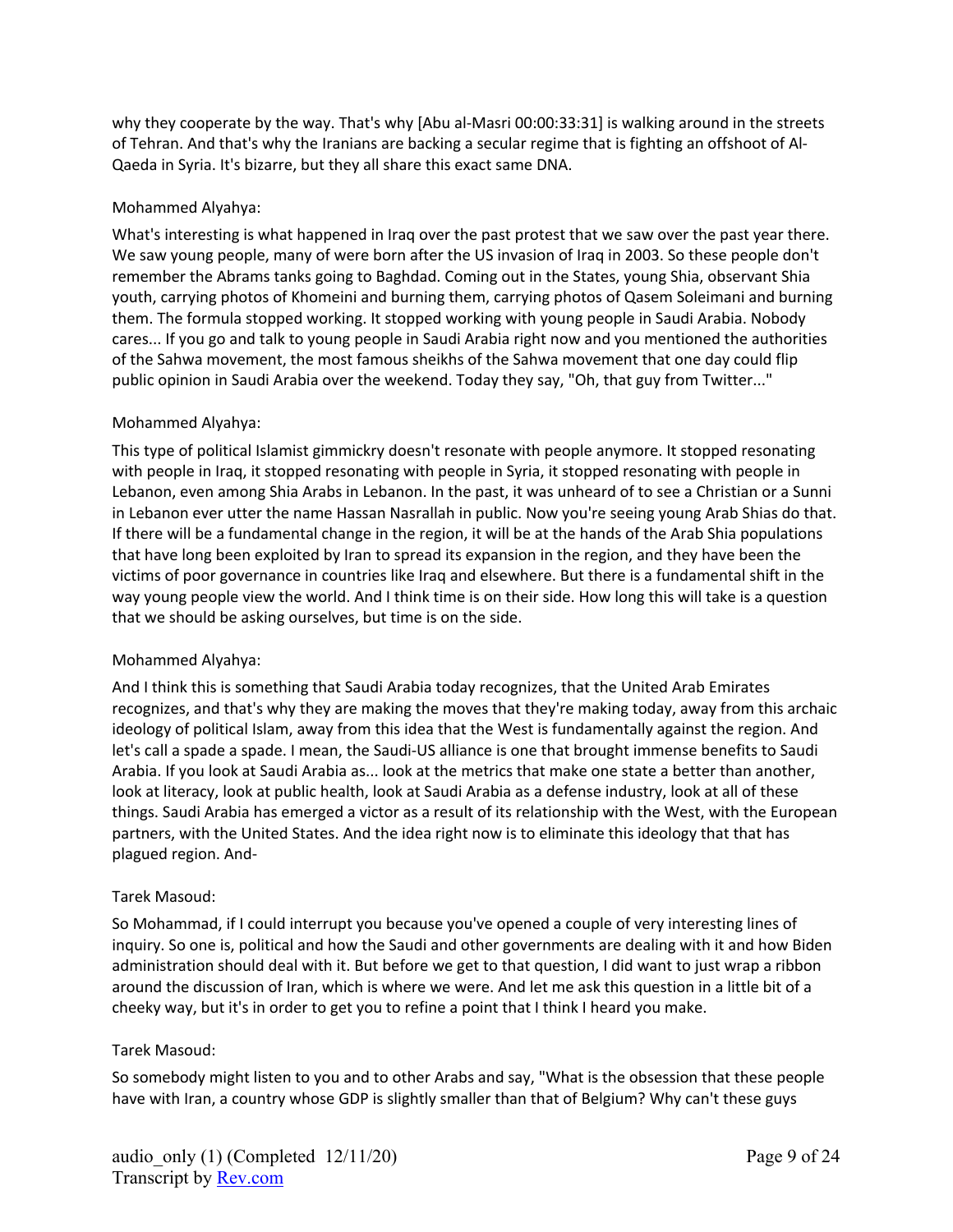handle Iran by themselves? Why do they keep on needing to try to drag the US into this?" And I think you have an answer and you articulated an answer, but I'd just like you to sharpen that for us. What's your answer to that American who says, "You guys, look. Iran is the great bogeyman? You guys can't even handle that?"

## Mohammed Alyahya:

That's a good question, but I think it's a deeply flawed question. The problem, fundamentally isn't between Saudi Arabia and Iran, it's not fundamentally between the Gulf States here. The problem is fundamentally between the United States and Iran. I think if you go to Tehran and ask them what the main national security threat for the Islamic Republic is, nobody's going to tell you it's the UAE or Saudi Arabia or Kuwait or whichever state in the Arab world. They'll tell you it is the United States. The recent the deaths of the revolutionary guards is to append what it perceives to be a US-led, a Western-led regional order. An order in which countries like Saudi Arabia, like Bahrain, like the UAE, like Egypt are all agents of corrupt West.

## Mohammed Alyahya:

So the idea that was very popular around the time of the signing of the Iran deal, that, "We should leave the region alone, this is an irrational 1400-year-old struggle, these people have been fighting for a long time, these Sunnis and Shias. We are not going to change it today." This is rubbish, frankly. Let's remember what happened during the cold war. I mean, if you look up the Omega project, it's a project in which Saudi Arabia supported the Shias in Lebanon against the Sunni street because the Sunni street was allied to [Abdel Nasser 00:39:33]. The idea that there is an eternal Sunni-Shia struggle is false, its a rubbish idea. And the idea that there is this struggle in the region between the leaders of the Sunni world and the leaders of the Shia world also is a very false idea. On the ground, when you look at where the guns are, where are Saudi Arabia and Iran fighting? Iran is not trying to reclaim influence from Saudi Arabia and Iraq, it's trying to reclaim influence from the US and Iraq. And the same can be said of Syria-

#### Tarek Masoud:

Mohammed, sorry to interrupt you. I apologize. But Muhammad, you're not calling and leaders in the region are not calling for the United States to impose sanctions on Iran because they have a tender concern for American national interests. This is because in the Gulf region, there is the deep concern that Iran represents a threat to their national interests. And they're not able to defend those interests without the United States. And I guess for me, the question is why is that the case, given that when you look at Iran on paper, this is not a massive economy. This should not be the kind of country that could bedevil the Arab world as much as it seems to be bedeviling it.

#### Mohammed Alyahya:

Sure, but you can't split those interests. Those interests are extremely intertwined. I mentioned in the last talk we had that, I did lots of [inaudible 00:41:06] discussions with Iran. And then one of the discussions, there was a very interesting point. We had European interlocutors and I was in this very heated argument with a member of Iranian delegation. And I said exactly what I said, just, "No the fundamental problem is between Iran and the United States. The issue with Saudi Arabia is not because of Saudi Arabia specifically, because it's perceived as an agent of the West, that it's cooperating with Western powers." And that person said, "Precisely." If Saudi Arabia would turn around and say, "We want to sever ties with the West and we want to join the axis of resistance." I think Iran would welcome Saudi Arabia in open arms.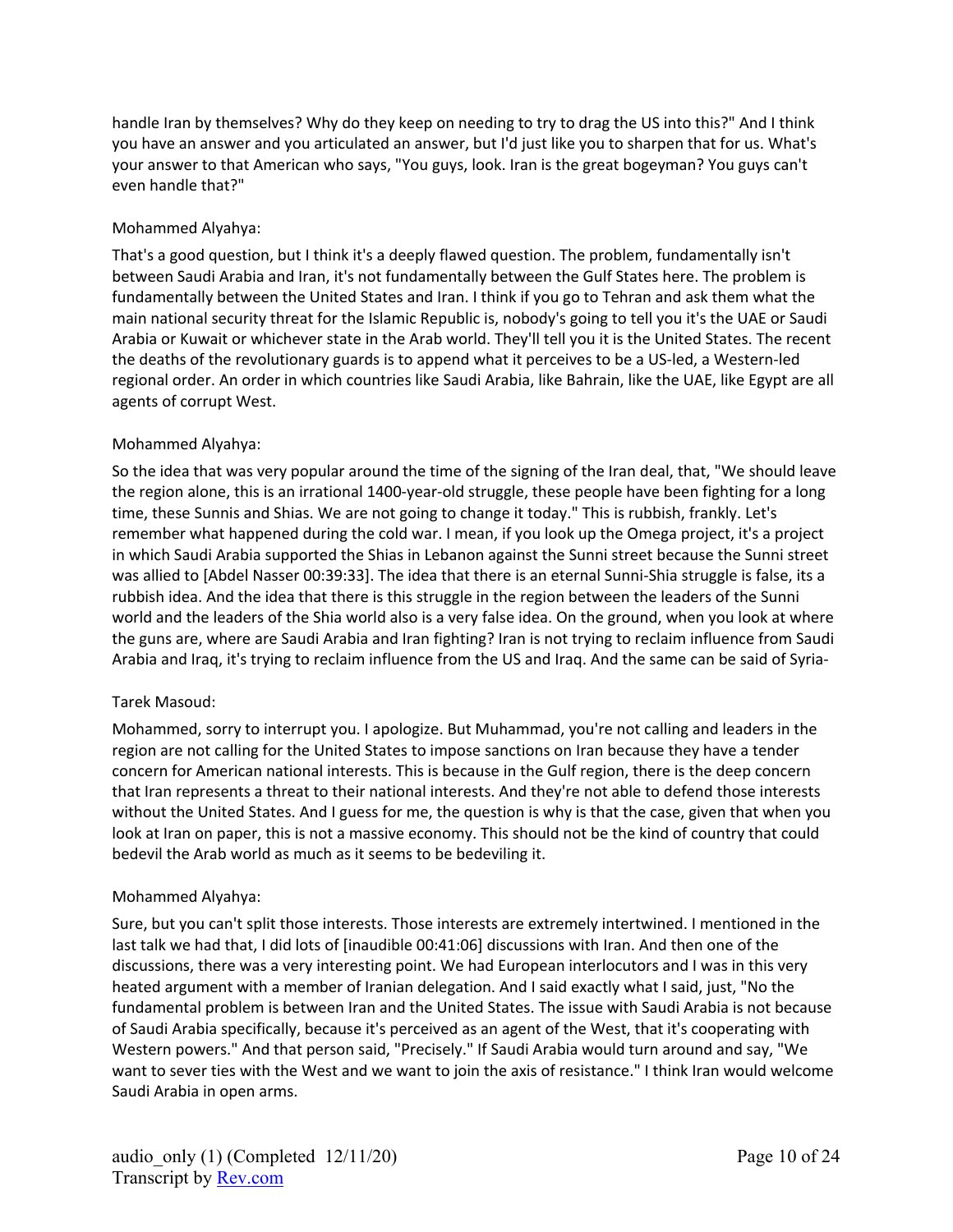#### Mohammed Alyahya:

So that's one point of the question. The other point is the interests are not things that can be split. Maritime security in the Gulf, maritime security in the Gulf of Aden, these are interests that are intertwined. The stability of oil markets is an interest that both the United States and Saudi Arabia share. Saudi Arabia's ability to act as a central bank of oil, to increase production by several million barrels or decrease it by several million barrels at will because of its spare capacity, because of its low operation break-even cost, because of its fiscal health, the fact that it has the lowest debt to GDP ratio in the G20, all of these things mean that protecting US interests and protecting the interests of its partners and the Gulf often mean the same thing.

#### Tarek Masoud:

Right. And I think part of what you would say is that part of the reason that Iran is such a troublesome actor is because Saudi Arabia is playing by certain rules, globally accepted rules, and Iran doesn't play by those rules. That would be your claim.

#### Mohammed Alyahya:

Yeah, I think that'd be a fair characterization characterization.

#### Tarek Masoud:

Mohammed, if I could take you back to the issue of political Islam, because you are one of the few speakers to actually bring up this issue. And I think it's very important that we pause and get your take on the degree to which political Islamist groups present a source of appeal or otherwise to peoples of the region. I mean, you mentioned that these groups affiliated with political Islam are declining in terms of their overall appeal in the region, but it's still clear that they still represent a source of deep anxiety for governments in the region. I mean, we saw just recently the Saudi religious establishment reaffirm the designation of the Muslim Brotherhood as a terrorist organization. We see that the issue of the Muslim Brotherhood is still a constant feature in Egyptian political discourse, for example. And Egypt, of course, has also designated the Muslim Brotherhood as a terrorist organization.

#### Tarek Masoud:

But more importantly, a lot of the anxiety stems from what was perceived to be this opening on the part of the Obama administration to the forces of political Islam, to the extent that even some attribute responsibility to the administration for the rise of the Muslim Brotherhood in Egypt, in Libya, in Tunisia, as a very influential actor in the Syrian opposition against the Assad regime. So, to what extent does this issue of political Islam... Or your expectations in terms of how this issue will figure in the relationship between Arab countries and the Biden administration. Because it's interesting that given the focus on this issue in the region, it doesn't seem to figure very prominently in the thinking in opinion circles and foreign policy circles in Washington, in terms of their approach to the region. In other words, the Middle East or the Arab world may still be fixated on this issue of the Brotherhood, but it seems that the United States and Washington has turned the page on this issue of political Islam as a factor in regional politics.

#### Mohammed Alyahya:

Well, that's a good question. First of all, I don't think that they are ignoring it. I think it's an issue that, if anything, has become an object to debate more in recent times than it was in 2011, especially among conservative and right-wing groups. There was a right-wing resurgence in Europe and elsewhere. So that has sort of brought back that debate in different terms, if you like. But I think we should ask ourselves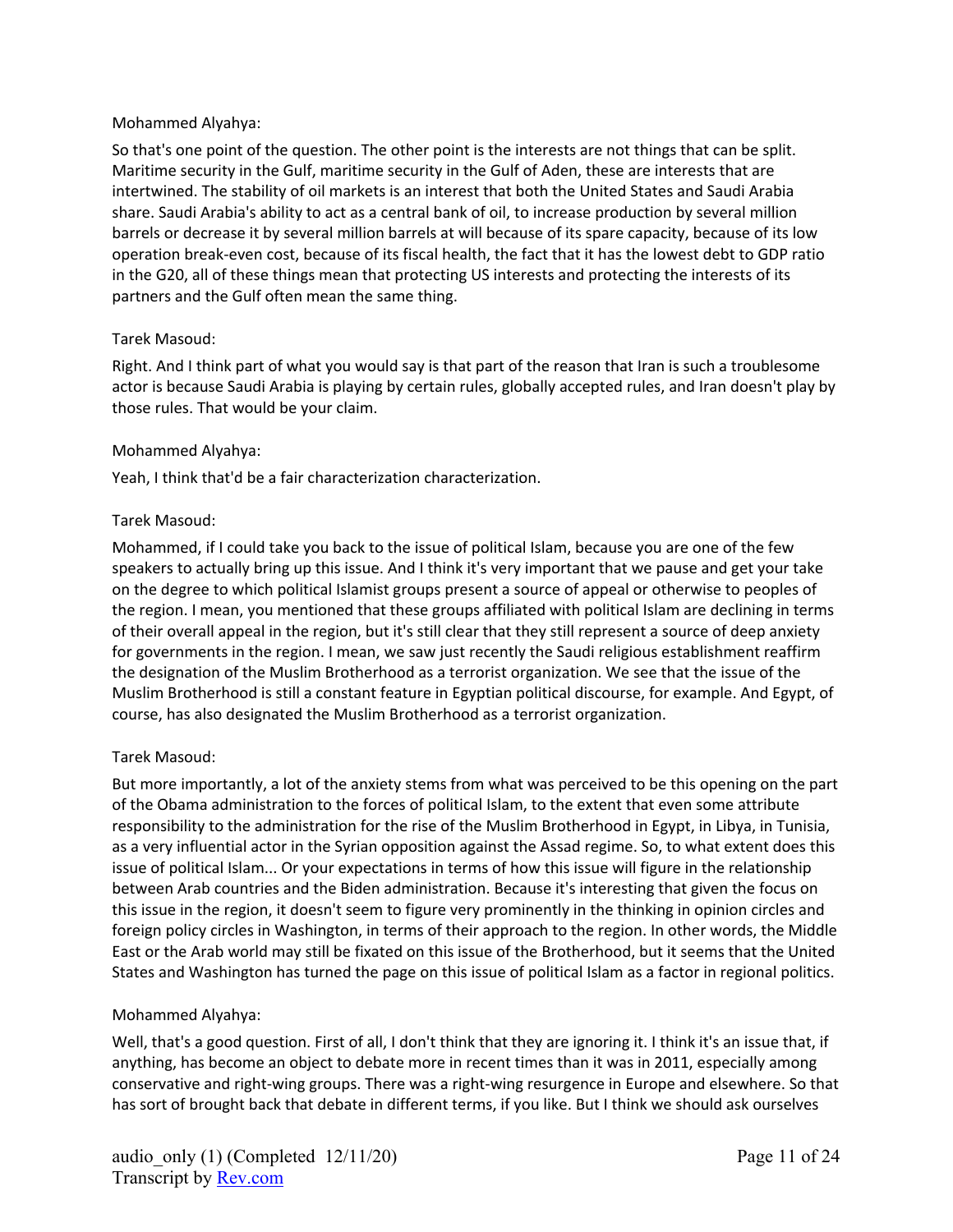why governments in the region are fixated on that. A lot of people like to see that it's hypocrisy by the Saudis that they are opposing the Muslim Brotherhood now and they supported them in the past. And that has to be explained to understand precisely why there is this enmity towards the Muslim Brotherhood. Let's go back to the support of the government of Saudi Arabia and the United States for the Mujahideen in Afghanistan. Young Saudi, Kuwaiti, Emirati and Arab in general, young men went to Afghanistan to fight atheist criminal Soviets who were invading Afghanistan.

### Mohammed Alyahya:

As soon as they came back from that battleground, they came back with a sense of entitlement to politically participate in Saudi Arabia. They came back having been politically charged in that base and having joined a transnational network of like-minded young people who are controlled by a clandestine group called the Muslim Brotherhood. And this is something that's well documented and reached its heyday in that time. The problem for a government like Saudi Arabia is that as soon as they left Afghanistan and came back to the Kingdom, they had a whole new project. The project was remove the infidels from the Arabian peninsula, [foreign language 00:23:13].

## Mohammed Alyahya:

If you're sitting in a Saudi government office, you're realizing that one of your top and most important relationships is with the United States. And you have a bunch of young people in your own country being controlled by a leadership that reports to and is answerable to a transnational group that is trying to target your most important strategic relationship. That's when the relationship started getting very difficult with the Sahwa movement or the chapter of the [inaudible 00:48:53] in Saudi Arabia. They were too strong to be eliminated head on. They had to be co-opted and they had to be managed to a certain degree. But when they did get weak, the government would push back. So there was always this push and pull. But the currency that was important for them, the reason that they could operate, was their ability to influence young people in the street, their ability to create grassroots mobilization.

#### Mohammed Alyahya:

Today, they've been stripped of that ability. That doesn't mean that the ideology that they represent is antithetical to what Gulf governments and various other Arab governments consider to be their top strategic priorities. That's still is the case. They still do pose a threat, but everything they stand for is something that goes against the strategic, the domestic, the interests in general, of Gulf monarchies. And I think demographics are on the side of...

#### PART 2 OF 4 ENDS [00:50:04]

#### Mohammed Alyahya:

... and I think demographics are on the side of Pro-Western anti-Islamist forces in the region.

#### Tarek Masoud:

Is that right though, Mohammed? If I look at, for example, Saudi Arabia's intervention in Yemen and the alignment that exists between the Muslim Brotherhood, affiliated to Islah, and the Saudi national interest in Yemen. It's not clear to me, the claim you're making that the Islamists are on every dimension opposed to the national interest of these Gulf countries is right. In fact, you pointed out of course to the politics making strange bedfellows in the case of Al-Qaeda, and the Iran, and the Muslim brotherhood, et cetera. But we also know that these Sunni Islamist movements are at their core, very anti-Shia and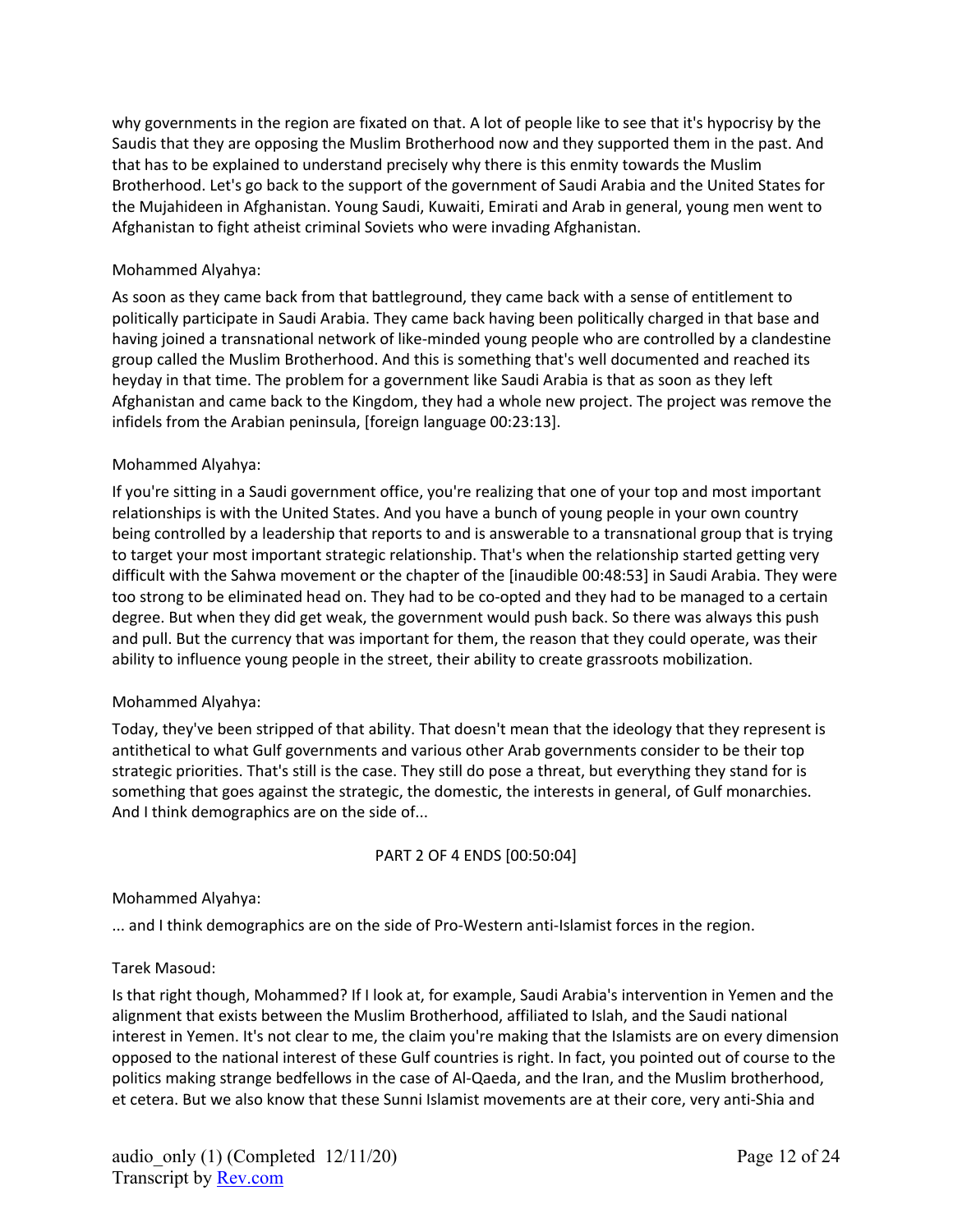they have been in the past a strategic tool for countries like Saudi Arabia, et cetera. So maybe you could speak a little bit to what the... I lose track of what the relation between Islah and Saudi Arabia is on a minute by minute basis, but my read of the situation, it is not the open warfare that one would infer from your comments about Muslim Brotherhood movements.

## Mohammed Alyahya:

No, of course not. And the Islah and Yemenists are also an exceptional case and Muslim brotherhood groups in different parts of Arab world are different. The Al-Qaeda, itself, is an offshoot of the Muslim brotherhood. Al-Qaeda is a bloody criminal group that killed thousands and thousands of innocent people. And now in Tunisia, it's not a terrorist group that killed thousands and thousands of people, although its ideology is one, that Gulf actors find extremely problematic. One that drives its world view from the same texts that traditional Muslim brotherhood groups derives their world view from. And so far as that, it's considered a problematic movement.

## Mohammed Alyahya:

But in Yemen, Yemen is a very different place. I mean, Yemen is very tribal even when it starts getting split up along ideological levels. At the end of the day Ali Mohsen al-Ahmar is a tribal leader who has tribal sensibilities. Even among other groups in Yemen, the tribal mentality and politics of power are something that are very important there. Are there supporters of the Muslim brotherhood that are members in good standing of the regional organization in Yemen? Definitely. Are all the members of the Islah party and the political actors that are part of that party, are these members? Certainly, not.

## Tarek Masoud:

Mohammed, while we're on Yemen? Of course, this is a major issue for Saudi Arabia and is one of the key pillars of president elect Biden's foreign policy platform that he has been very clear on. He has said that he will reconsider arm sales to Saudi Arabia in relation to its intervention in Yemen. And of course the Saudi military intervention in Yemen is perceived to have implicated the United States in that war, in a very problematic way. The United States is now seemed to be implicated in the humanitarian situation in Yemen, which is very dire. And from a strategic perspective, there does not seem to be a clear pathway to end this conflict in Yemen, to end the war in the Yemeni civil war. How, does that affect Saudi Arabia's relationship with the incoming administration, given the centrality of this issue to Saudi Arabia's national security?

# Mohammed Alyahya:

I think Saudi Arabia will be open for any help that it could get and any cooperation that gets to end the war in Yemen, either via political process or via winding down the military operations in Yemen. But it's important to consider also that there is a feeling that the brunt of preventing it on from establishing a foothold in Bab el-Mandeb that's being shouldered exclusively by Saudi Arabia. And that's something that shouldn't be the case. At the end of the day, it's in the US' interest, it's in Egypt's interest, it's in Western Europe's interest, and the entire world's interests, to make sure that an important pathway like Bab el-Mandeb is not controlled by the revolutionary guards. Imagine a case where almost the revolutionary guards are only one switch from... almost Bab el-Mandeb is only one switch away from being blocked by the revolutionary guards. That would render the Suez canal more or less relevant, that will cause energy prices to skyrocket.

# Mohammed Alyahya: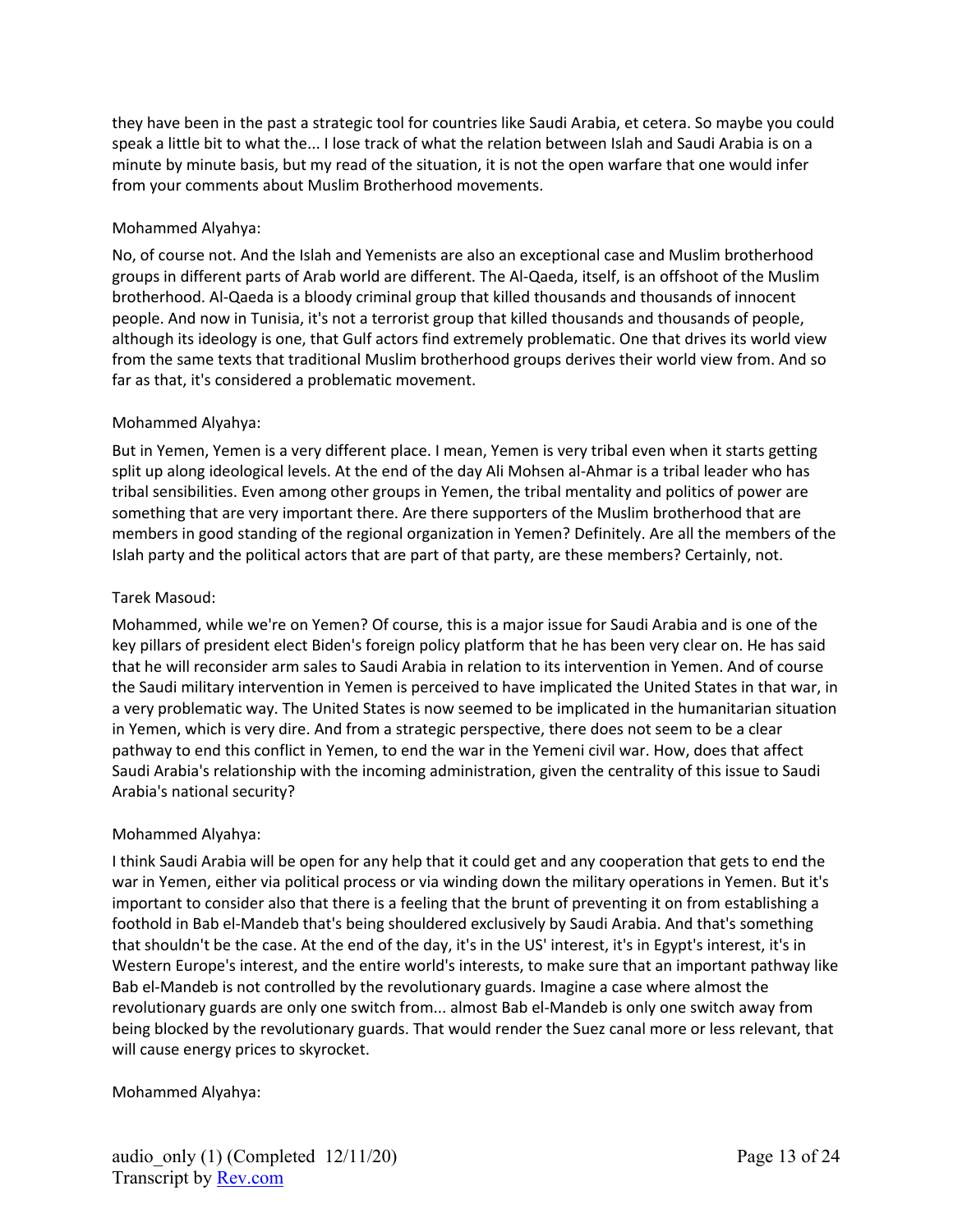Take Bab el-Mandeb for example, Somali pirates in Bab el-Mandeb have created a security situation that has the French Navy, the German Navy, the British Navy, sending groups of ships that are mothers of ships on pretty determined trips, so that commercial vessels can follow them for protection. Imagine if that Bab el-Mandeb was closed by the Revolutionary Guards, that's something that would be problematic for the world's economy. So, the Saudis, I think, do want to see an end to this war, but there are certain things that they will not accept and they will not negotiate, which is, the freedom of Bab el-Mandeb and they will not negotiate on things like having a group similar to Hezbollah on the Southern flank, lobbing rockets in Saudi Arabia, and continuing on this war of attrition at a low heat over many decades. But sure to that, they want to end the war.

## Tarek Masoud:

Mohammad, I want to move now to talking about Saudi Arabia, and then we do want to open it up for our audience. And so, a few minutes ago, I put some words in your mouth and said, you would say Saudi Arabia plays by the rules when Iran doesn't. And that's why Iran is such a problem. One person who doesn't think Saudi Arabia plays by the rules is the president elect, and Khadim already alluded to the fact that president elect Biden said that they're not going to sell more weapons to the Saudis. The president elect spoke about the killing of Jamal Khashoggi and said, "We're going to make them pay the price and make them, in fact, the pariah they are." He said, there's very little social redeeming value in the present government of Saudi Arabia. So I'd like to ask you, do you think we're about to witness a major restructuring of the US-Saudi relationship? And if so, how should the Saudis respond.

## Mohammed Alyahya:

Judging by the history of US-Saudi relations, I don't think that we should be expecting any major disruptions. I mean, during election time, there's a lot of heated [inaudible 00:58:11] that is thrown around on Saudi Arabia, on Iran on many foreign policy files, but it's not necessarily implemented after whichever president reaches office. The same can be said about Hillary Clinton when she was running for office, or president Obama, president Trump, we discussed earlier in this talk, what he was talking about.

# Mohammed Alyahya:

I don't think that president Biden is going to have a reckless foreign policy that does a way with traditional US allies that upends traditional US interests in the region that serve as important counterterrorism relationships that shreds the US interests in terms of geopolitics and the Gulf overnight. The idea that all of this would be lost overnight, is a short-sighted one, and it's something that we see in the discourse in the United States today. And I think we see it because of the spectacle of the Trump administration. Everything that the Trump administration did, people are starting to consider as a new something that is against the norm when in fact, if you look closely, not all of it is.

#### Tarek Masoud:

Do you think that the Saudis will try to make a peace offering to the United States or some dramatic gesture to get in the good graces of this administration?

#### Mohammed Alyahya:

I don't think they need to make a peace offering. There's no war with this current administration. President Biden is... and it's important to note for context, despite all of the tactical disagreements, and there were some serious tactical disagreements with the Obama administration. President Obama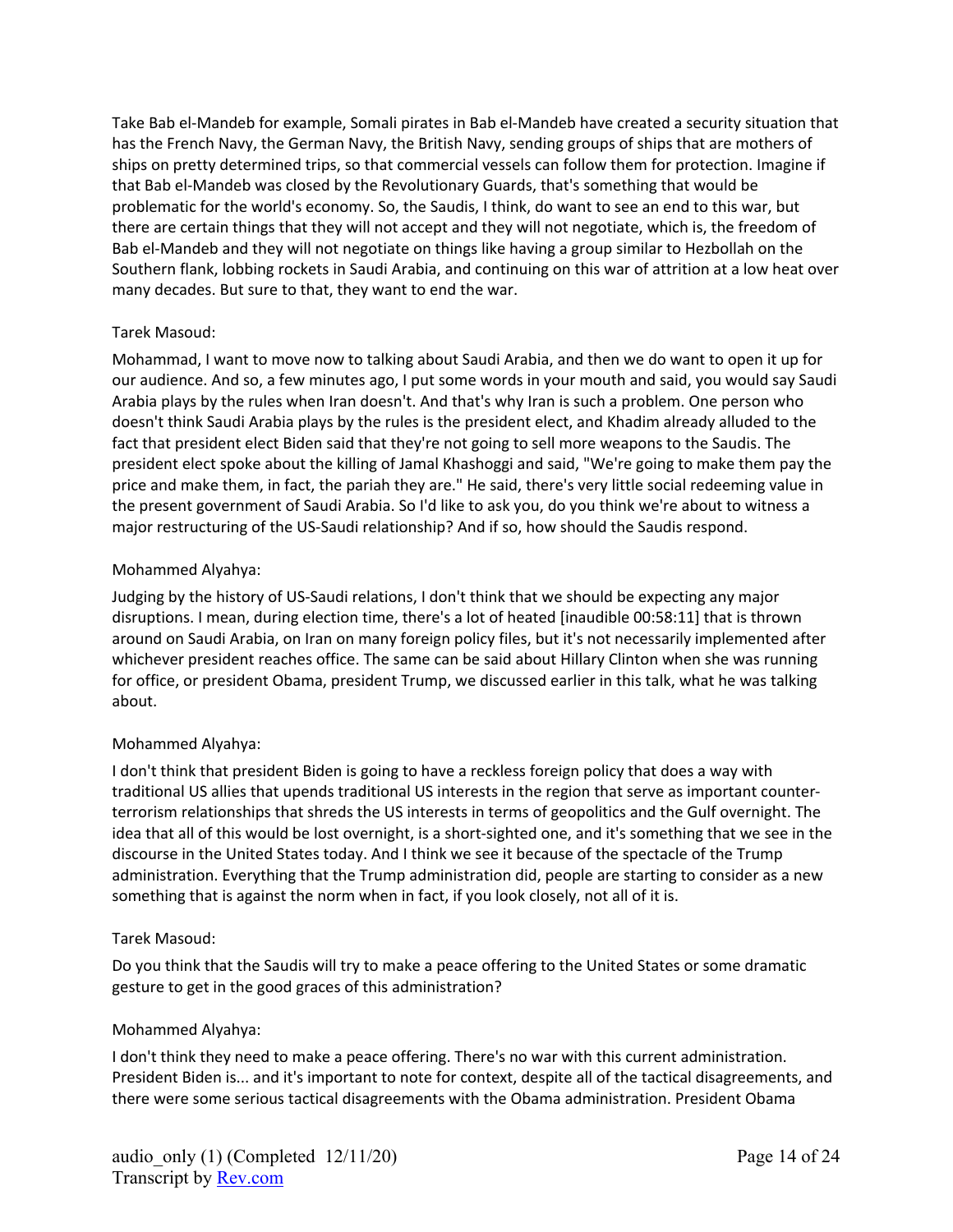visited Saudi Arabia, more so than any other president in history. Actually, president Obama cut short his trip to India to attend King Abdullah's funeral and to congratulate King Salman on becoming King. That trip was supposed to be attended by a president Biden, but it was attended instead by president Obama and Stephen Hadley, and several other US officials that represented former administrations attended that funeral. That tells you all you need to know about the institutional quality of the relationship with Saudi Arabia.

#### Mohammed Alyahya:

So, there's a lot to it. What we see in the media as the war on Yemen, we see a select number of issues of contention, issues where there are disagreement, but those issues are the tip of a very huge iceberg that includes counter-terrorism cooperation that is extremely a close cooperation on defense matters, cooperation on geopolitical files. I mean, the history of Saudi Arabia-US corporation, whether it did good or bad is something that I'm sure many people have various opinions on. It's a very vast history and a very deep history. So, I know-

#### Tarek Masoud:

So this is just in your view, overheated campaign rhetoric from the president elect, and we shouldn't expect, for example.. And you wouldn't advise the Saudi government to engage in any grand gestures to build the administration's trust. For example, normalizing with Israel or some other such gesture.

#### Mohammed Alyahya:

I don't think the Saudis have to... as you put it, I mean, they don't have to make peace if there's no more.

#### Tarek Masoud:

So maybe if we could just ask a final question on this issue of normalization with Israel before we open it up to our participants. So, Saudi Arabia has so far opted not to join the bandwagon of Gulf normalization to Israel. It's has not followed the UAE or Bahrain in making such a decision. Can you give us your sense of the Saudi outlook on the Abraham Accords and the whole issue of normalization with Israel? Because on the one hand, it seems to have broken not only the Arab consensus on the issue of normalization with Israel, but also the GCC consensus on this very central issue.

#### Tarek Masoud:

And secondly, this whole issue of normalization with Israel goes against the very core of the Arab peace initiative, which tied normalization with Israel in exchange for full peace and full withdrawal of Israel from the Arab occupied territories. And of course, those of us who are familiar with the history of the Arab peace initiative, know that it originated primarily from an initiative by the late King Abdullah who first proposed this issue of normalization in exchange for full peace. You mentioned in response to Tarek that Saudi Arabia would not consider normalization in relation to its ties with the Biden administration. How would the kingdom look to this issue of normalization? What would be its considerations when it comes to the issue of normalization with Israel?

#### Mohammed Alyahya:

I mean, I can only go by what the Saudi officials have been saying time and again, and the foreign minister in Saudi Arabia has repeatedly stated that Saudi Arabia's policy towards Israel is unchanged. It's steadfast in support to the Palestinian cause and it will not take any decisions in that regard without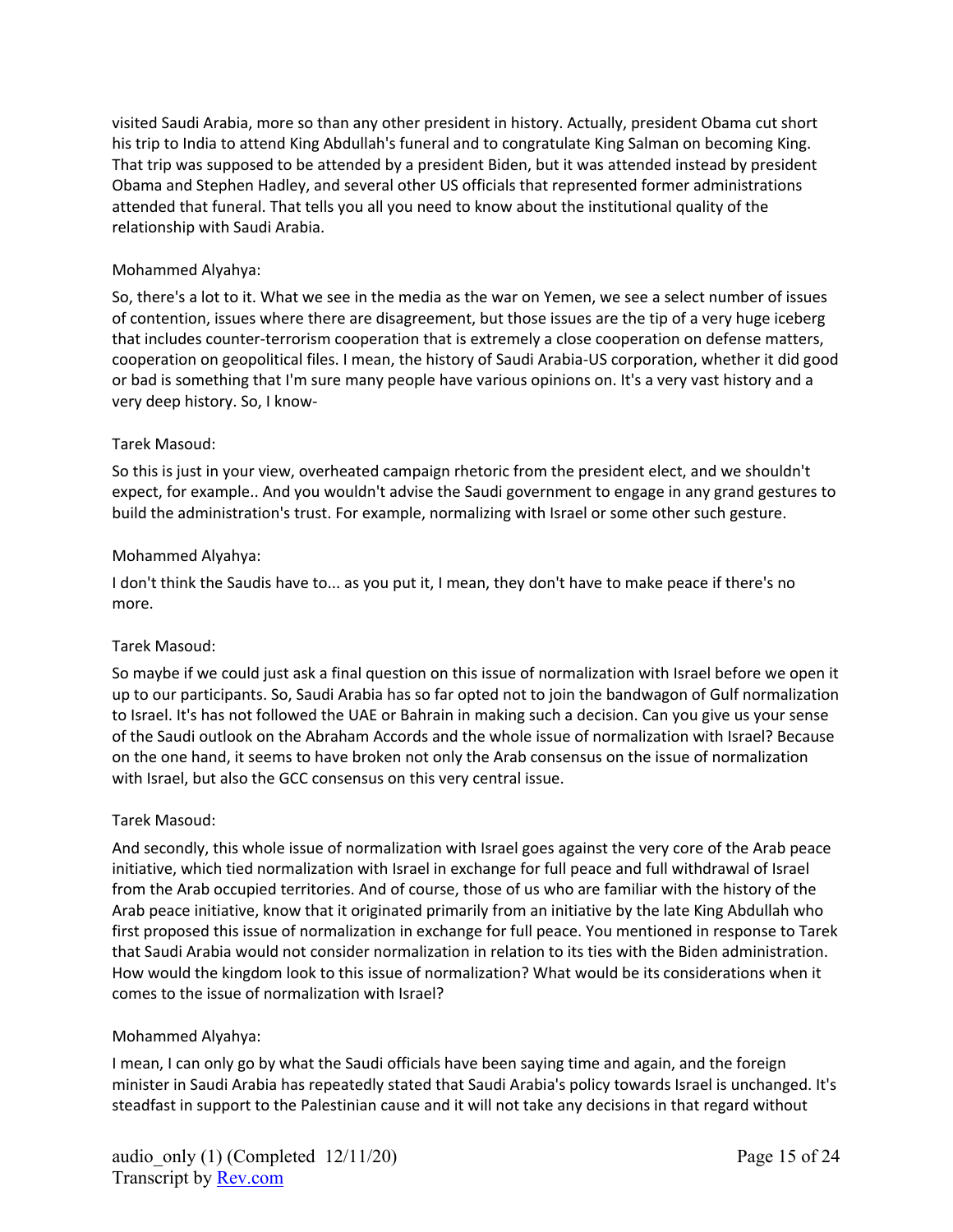consulting the Palestinians and without following the Palestinians deed. But that said, it was very clear that the decisions taken by Bahrain and by the United Arab Emirates are sovereign decisions that are right. I don't think it's publicly, but I mean, that's the implication. And I think it's important to consider that... And first of all, the Arab Peace Initiative offers a consensus based recognition of Israel is still on the table, and it's something that can be pursued. But, the change in this cause is something that's important in the region.

#### Mohammed Alyahya:

And I think it's a very important change of... And what specifically is important is the idea that... So what I think the normalization and Abraham Accords are achieving today in the region is that they're splitting the idea of subscription to the resistance industry in the region with support for the Palestinian cause. And what I mean by that is, if you're a young Arab, you can be supportive of the Palestinian cause. You can condemn Israeli aggression of Palestinians. You can have very firm positions on these issues, but that doesn't necessarily mean that you have to subscribe to a region wide resistance industry and support actors like Hamas and support actors like Syrians or actors like Hezbollah Iran, et cetera. The link in those two things is, I think, highly beneficial for the region. And this is something that we're seeing throughout the Gulf.

#### Mohammed Alyahya:

Nobody's being asked to change their sympathies, nobody's being asked to ignore their support for a just cause, the idea here is to emphasize the importance of the modern nation state in the region. And that's something that has been always suffering. I mean, in the past, the region has been taken by storm by political Islam. Pan-Arabism has taken the region by storm. The political discourse in the region was never built around the idea of national interests. You never talked about national interests, you talked about the Islamic nation Muslimiyah [foreign language 00:16:59]. What's good for the Islamic nation, what's good for the Arab nation. Today, people are starting to talk about what's good for Iraq, what's good for Saudi Arabia, what's good for the UAE, and I think that is a long overdue change in the region that we will only see expand and develop even more.

#### Tarek Masoud:

That's great. Okay. We definitely do want to open it up for questions. Before we do, let me just ask one last question. What we've heard from you and from others throughout this series is that, many very smart people, what they're looking to the United States to do is to maintain its involvement in the region. To continue to help solve the regions problems, at a time when the appetite for that in the United States, is that the lowest, I think, it's ever been. I guess we wanted you to tell us what you think the best case that era bleeders could make to American audiences. What's the best case that you Mohammad Alyahya could make to American audiences for continued engagement in the region? And bonus points, if the answer doesn't mention Iran.

#### Mohammed Alyahya:

I think, it's important to see that the region has already fundamentally changed, that there is a common link between the world views of young people across the region, whether they are Arab, Iranian, Shia, Sunni, and that this is something that will only improve over time. And these bygone and the expired ideas that groups like Hezbollah or groups like Hamas are just a fixture in the region's politics. They might be bad groups, but we have to deal with them because they are part of the region and their organic [inaudible 01:09:03] solution. Is it a problematic one? No. They are being rejected from inside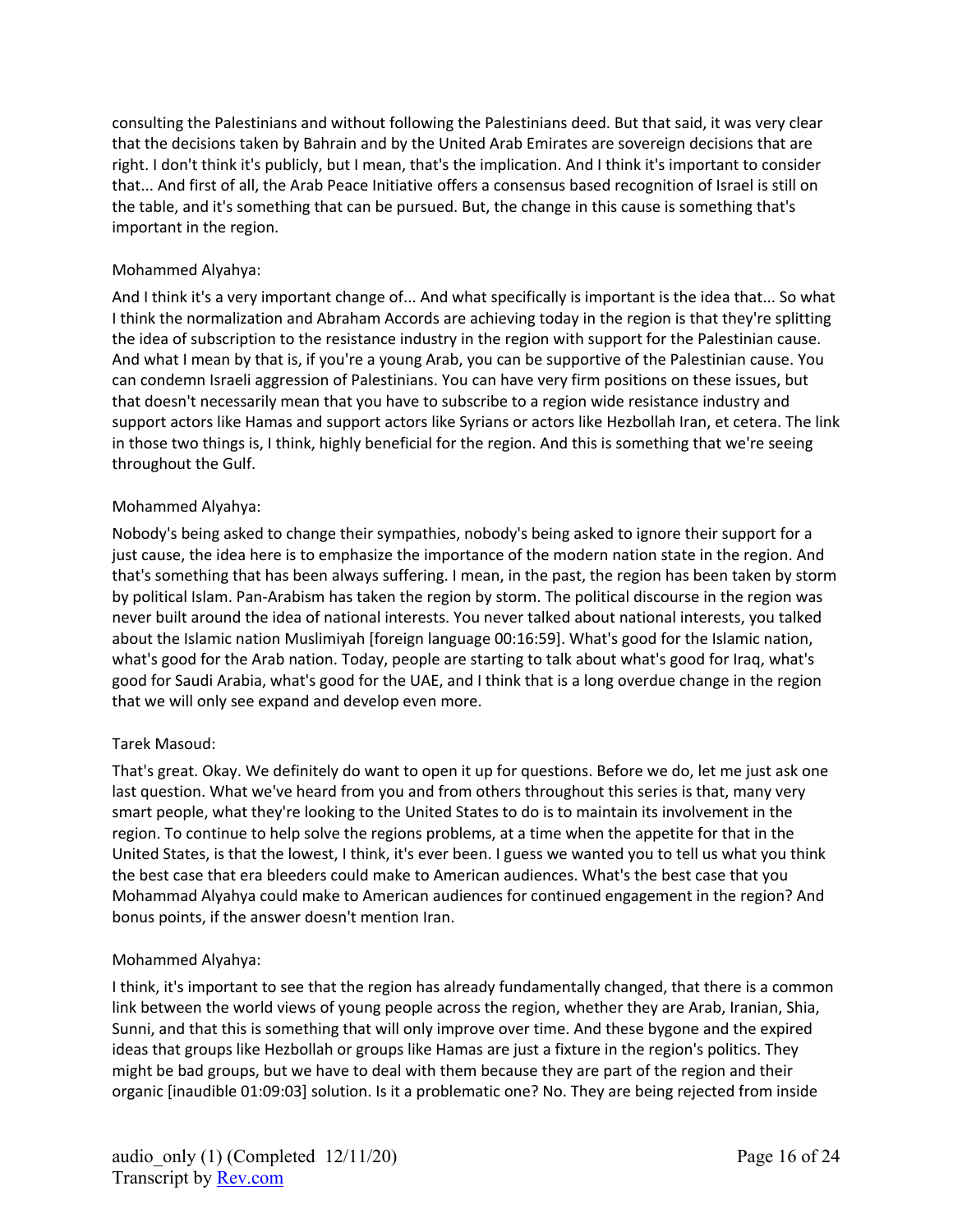the region. Young people are rejecting the ideologies that they're putting forward to strengthen their own powers, and all of these dynamics are being redefined and they're changing on a day to day basis.

#### Tarek Masoud:

That's great. Okay, Mohammed. Thank you for that. We're now going to open it up for questions. I just want to remind everybody how we do this. We ask you to raise your hand using the Zoom raise hand function, which you can find if you click on the participants' icon at the bottom of your screen. A panel will open up on the right hand side of your screen, and you'll have the option to raise your hand. If you ask a question, you will be consenting to having your voice and face, if your camera's on, recorded and these recordings will be available on our website. So you will be immortalized in that way. So, the first question I have is from Dr. Gary Samore, former colleague here at the Kennedy School, a great mentor and role model to many of us and the director of the Crown Center for Middle East Studies at Brandeis University. Dr. Samore.

#### Dr. Samore:

Thank you, Tarek. Hi, Mohammad. Good to see you again.

## Mohammed Alyahya:

Hi there, Dr. Samore. Good to see you. How're you?

## Dr. Samore:

Please call me Gary. And thank you very much for your very clear presentation. I have a follow-up question about US-Saudi relations. I agreed with you that campaign rhetoric is not a good guide to policy, and I agree that there's an underlying strategic rationale for the US and Saudi Arabia to remain partners. But I do think the situation has changed a little bit because so much of the critique of Saudi Arabia is personalized. It's directed against the crown Prince because he's associated with the Saudi intervention in Yemen, he is associated with the murder of Khashoggi, and I think it creates a political impediment for Biden to just forget about all the campaign rhetoric and invite MBS to the white house, or even get on an airplane and go to Riyadh.

# Dr. Samore:

So I think we're operating in a situation where the personal relationship between leaders is going to be very constrained. And that's important for countries like the US and Saudi Arabia, where the leaders have such a dominant role in foreign policy. So I've been thinking about what joint project can Riyadh and Washington collaborate on, to amend or improve relations. And ending the war in Yemen is the obvious one but I think that's hopeless because, as far as I can tell, the Houthis don't want to end the war, they're winning. So why would they want to have a peace settlement unless Saudi Arabia is prepared to capitulate.

#### Dr. Samore:

The Abraham Accord would be great, but maybe that's a step too far. What about [Gutter 00:01:12:17]? I mean, resolve it, it's not a huge issue in the US but if you resolve the dispute with [Gutter 00:01:12:21], that would be a positive step that people in the US would see that as encouraging. Maybe there's some common effort on Iraq, which would be in both Washington and Riyadh's interest as a way to counter Iranian influence. But there have to be smart people in Riyadh thinking about what can we do to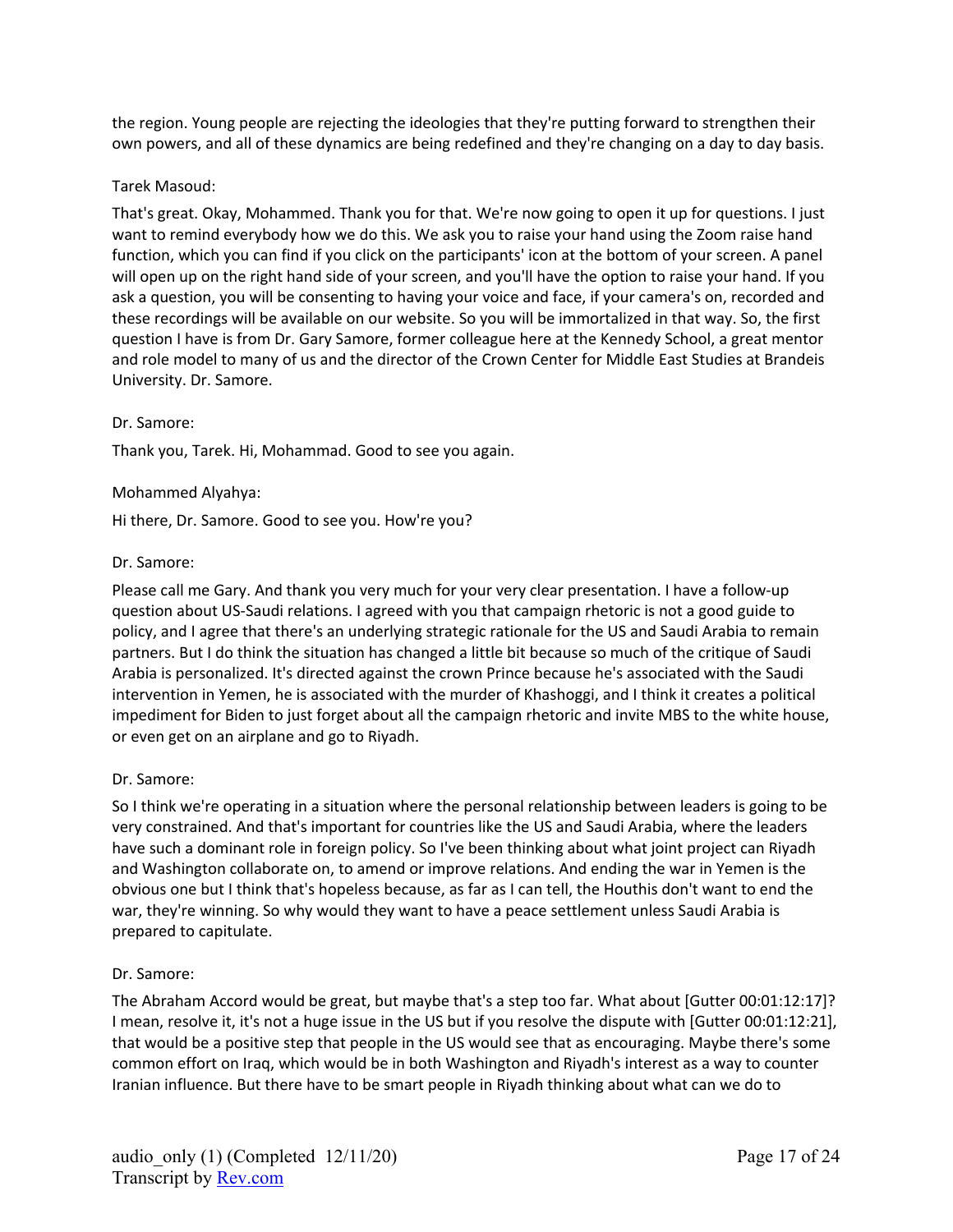rehabilitate our image in Washington and make it easier for the Biden administration to work with us. So I just want to ask you to talk a little bit more about what you think options are for Saudi Arabia.

## Mohammed Alyahya:

I think that's a great question and I think there are plenty of smart people in Riyadh that have already been working on, the [Shovera 01:13:09] for example. The border of Iraq has been opened for the first time in 11 years, and there is a movement between it up and Saudi Arabia, there are investments that are due to be made in Iraq. In terms of infrastructure, Saudi companies that already being established there, and there is complete alignment between US interests and Iraq people's interests and Saudi Arabia's interests and Iraq. As we mentioned earlier in the talk, Saudi Arabia doesn't have the tools to extend its influence in the chaos that erupts up right now. It doesn't. Those tools are all Iranian tools and that's important. But on the issue of image, every country's image is very important and every country should be wary of what its images is and try to improve its image here. But image is not everything at the end of the day.

## Mohammed Alyahya:

Absent real work on the ground to improve people's wellbeing in one country, image can only go so far. And the reality of the matter is, the Saudi Arabia of today looks nothing like the Saudi Arabia five years ago. If you were to look at Saudi Arabia today and look at how societies and look at the changes that have happened just in the last two to three years, you would say that there's a 30 year difference between 2015 and today. And that's what people in Saudi Arabia have on their minds all day. Should they pay attention a little bit more to that image? Probably. But what they're prioritizing over all of these considerations is something that's nothing short of a life changing. A young woman in Saudi Arabia right now can decide on her own to go live by herself. She can, and all of these things that I'm about to mention, she wasn't able to do just a few years. She can decide to go to university. She can choose what major she wants to...

# PART 3 OF 4 ENDS [01:15:04]

# Mohammed Alyahya:

You can decide to go to university. She can choose what major she wants to in university, without going back to her guardian. She can get a driver's license and drive to university. She can get a job while studying the major of her choosing and paying her way through university. All of these things happen, not gradually, incrementally, so that society can accept them over 10, 20, 30 years. They happen very quickly over just a few years. And you've visited Saudi several times, I encourage you and I encourage everybody who was interested in Saudi Arabia to go to Saudi Arabia and walk around, in the street and see the changes that are happening.

#### Mohammed Alyahya:

People are really preoccupied with what's happening in the country, in that sphere. And yeah, of course, I think image should be focused on, but it's not the be-all and end-all. At the end of the day, investing and keeping this transformation going and reversing the influence of groups like the Sacra movement and the Muslim brotherhood in Saudi Arabia, opening up society to the world. Allowing whoever wants to go visit Saudi Arabia to visit by completing a five minute online visa is testament to the fact that the Saudis wanted to show exactly what a kind of transformation they have.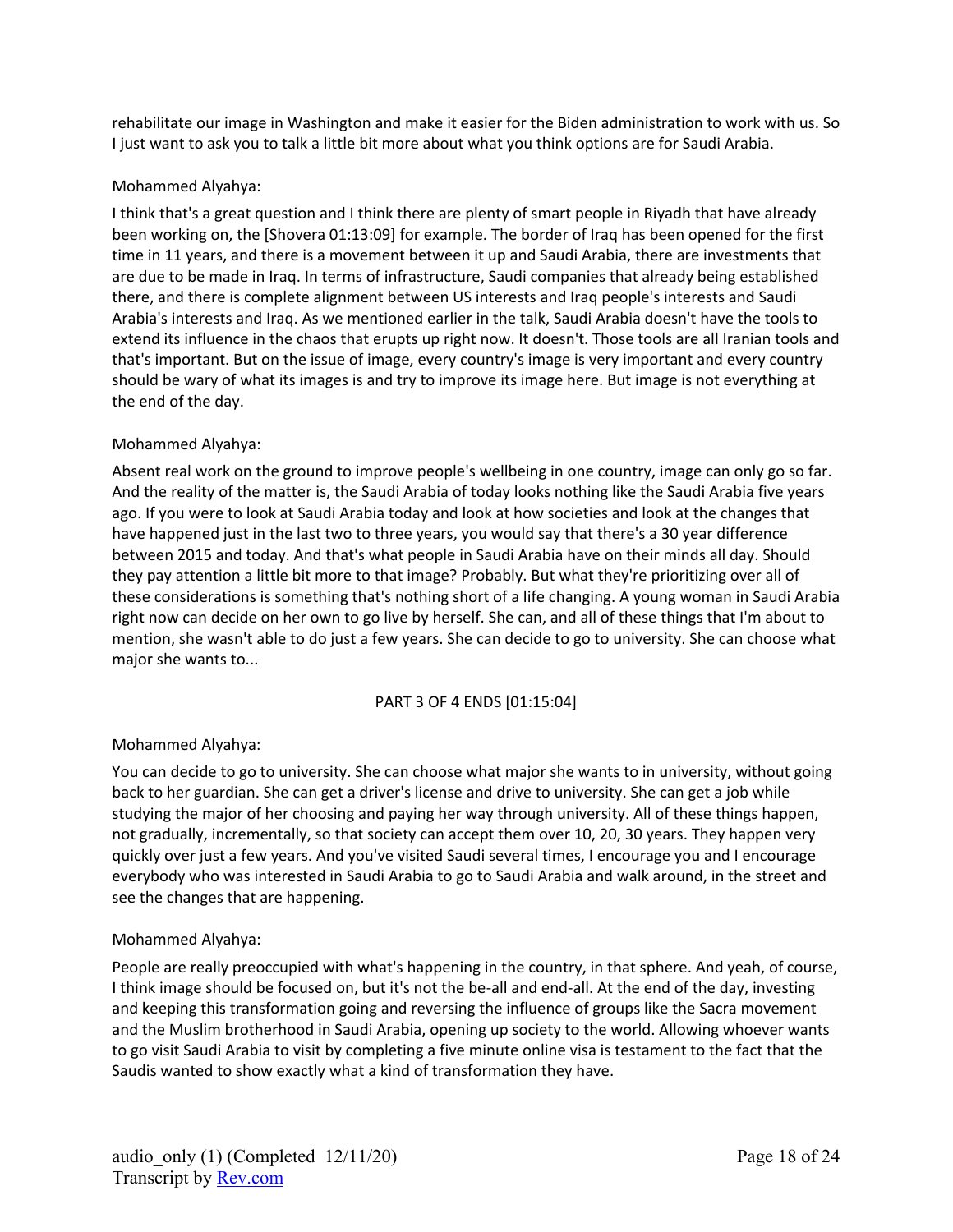#### Mohammed Alyahya:

I mean, the coronavirus impeded that now to a large degree, but that's something that would be possible going forward. And let's remember that where it not for the coronavirus you'd have the leaders of the top 20 economies in the world and Riyadh as we speak right now. So, the idea that Saudi Arabia's somehow isolated I think is far from the truth.

#### Dr. Samore:

So, just to be clear, I, wasn't talking about the image of Saudi Arabia. I think the issue is the image of the Crown Prince personally. And I just think that's a difficult hurdle to overcome in Washington. And that all I'm saying is that imposes political impediments on Biden, that haven't existed in the past. To have to have a personal relationship with Mohammed bin Salman.

#### Mohammed Alyahya:

I mean, I think cooperation will still remain. I think the personal relationship will persist and it will thrive in the same way that it thrived under the Trump administration. Will there be disagreements? Will there be issues? Of course there will be issues and disagreements, but when you look at the fundamentals of the relationship, I don't think they'll change. They're quite solid.

#### Dr. Samore:

Thank you Mohammed.

## Tarek Masoud:

Thank you Mohammed. One question could be, is there ever a point at which somebody like the Crown Prince becomes so much of a liability in the eyes of the sort of broader Saudi leadership that they feel a change is necessary. But it sounds like you're saying that's very far from where the Saudis are right now.

#### Mohammed Alyahya:

No, I think, I mean the conferences our leadership it's so... And I think that's as far. And also it's important to consider that Saudi Arabia has always been under extreme scrutiny by the media. Let's look at 2014, 2013, every single headline in the newspapers that you would read in London or in Washington or New York would say that, Saudi Arabia is funding either ISIS, Saudi Arabia is funding Al-Qaeda. Saudi Arabia is a bad partner we should sever ties with Saudi Arabia. The United States is self sufficient in its oil production. So the idea that attacks on Saudi Arabia knew, or that the strain in the media and the strain on the US, Saudi relations is something that is limited to the past five or six years, I think is a problematic idea.

#### Mohammed Alyahya:

It's been there since the seventies and eighties and throughout the nineties and even today. And the relationships that are important to Saudi Arabia strategically have persisted because of their value of strategic relationships.

Tarek Masoud: No, I think Gary's question was more-

Mohammed Alyahya: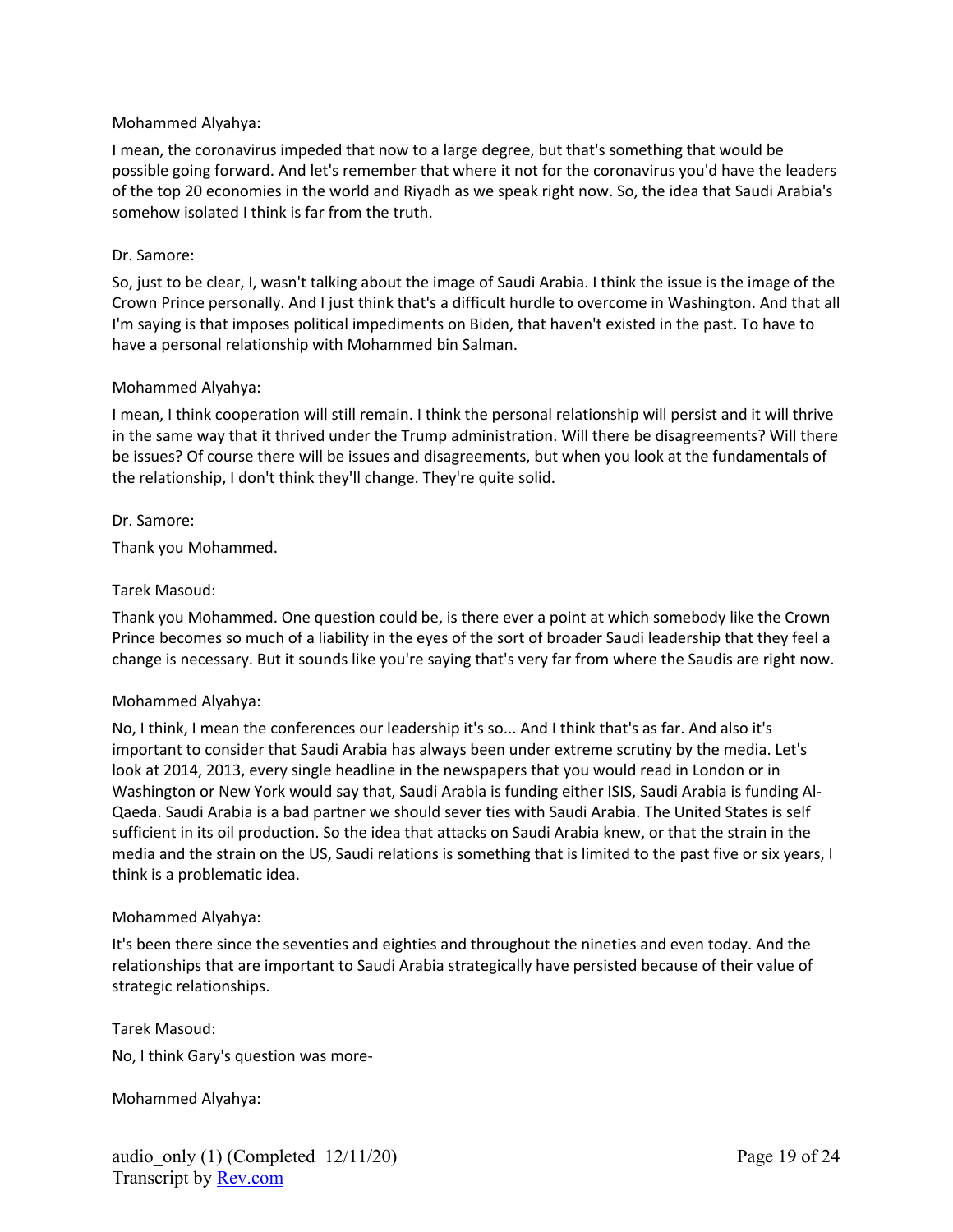That Saudi Arabia could have done much more to tell a different story or to improve its image in the past.

#### Tarek Masoud:

But what's new, as Gary said, I think is the personalization. But I take your answer to that question. The next question we have is from Nadeem Shahidi, our dear friend, Dr. Nadeem from the Lebanese American university. Go ahead sir.

#### Tarek Masoud:

This should work. You just need to unmute yourself Nadeem.

#### Nadeem Shahidi:

That's it. Thank you. Thank you. Nice to see you all. Hi, Tarek good to see you. Gary. Actually, my question has been asked twice, so. But I'll formulate it in a slightly different way. I mean, I was in Washington last week where 92.8% of the vote went to Biden. You're talking about an alliance, a perceived alliance with Donald Trump, which has the whole of the establishment against it. Including most of the mainstream media, most of academia, and most of the bureaucracy. I mean the infighting within the bureaucracy, the resistance, if you like.

#### Nadeem Shahidi:

So I mean, I was joking saying that the real Arab-Persian divide or Sunni-Shia divide is not in the middle East, it's in Washington, D.C., really. Because it's unreachable in Washington, D.C in the middle East, we talk to each other at least on. So, I just wanted to emphasize that the backlash, I guess, Saudi, I expect it to be much bigger than your presented. And Biden himself was attacking Saudi before. And his manifesto to the Arab and Muslims in the US is also very specifically anti-Saudi. I mean, but the Democrats in general, you will find huge hostility. It's like a beauty contest between Iran and Saudi and Saudi loses. They don't see anything wrong with Iran. They see everything wrong with Saudi Arabia. So I'm just emphasizing two points that were done. And it's not personalized against Mohammed bin Salman because it spreads to the region. Even in Lebanon, they are... I mean, there was a report by the ICG yesterday, almost taking a Hezbollah position. So it's much more serious than.

#### Tarek Masoud:

If I, could just riff on what Nadeem said. I mean, if I were an uncharitable person, I would say the Crown Prince of Saudi Arabia has so mismanaged Saudi Arabia's image that it's losing in the beauty contest to the state sponsor of terrorism, par excellence Iran, at least in Washington, D.C. And is there no recognition of that fact in the circles that you move in, in the region? Because it really doesn't sound like it to listen to you.

#### Mohammed Alyahya:

I don't think it is losing in that beauty competition at all. Actually I think if you look at Saudi Arabia's image in 2013, 14, 15, it's very easy for us to forget that Saudi Arabia was being blamed for every single terrorist group in the region. That Saudi Arabia was being blamed for Al-Qaeda, for [inaudible 00:08:42], for ISIS. That attacks in Europe, we're being blamed on Saudi Arabia and by Saudi Arabia allegedly funding groups in Europe and supporting terrorism, and doing all sorts of things. Today, there is a realization that Saudi Arabia has nothing to do with these groups in Europe. That Saudi Arabia is not in any way, shape or form funding Al-Qaeda or funding ISIS. That Saudi Arabia on the contrary is fighting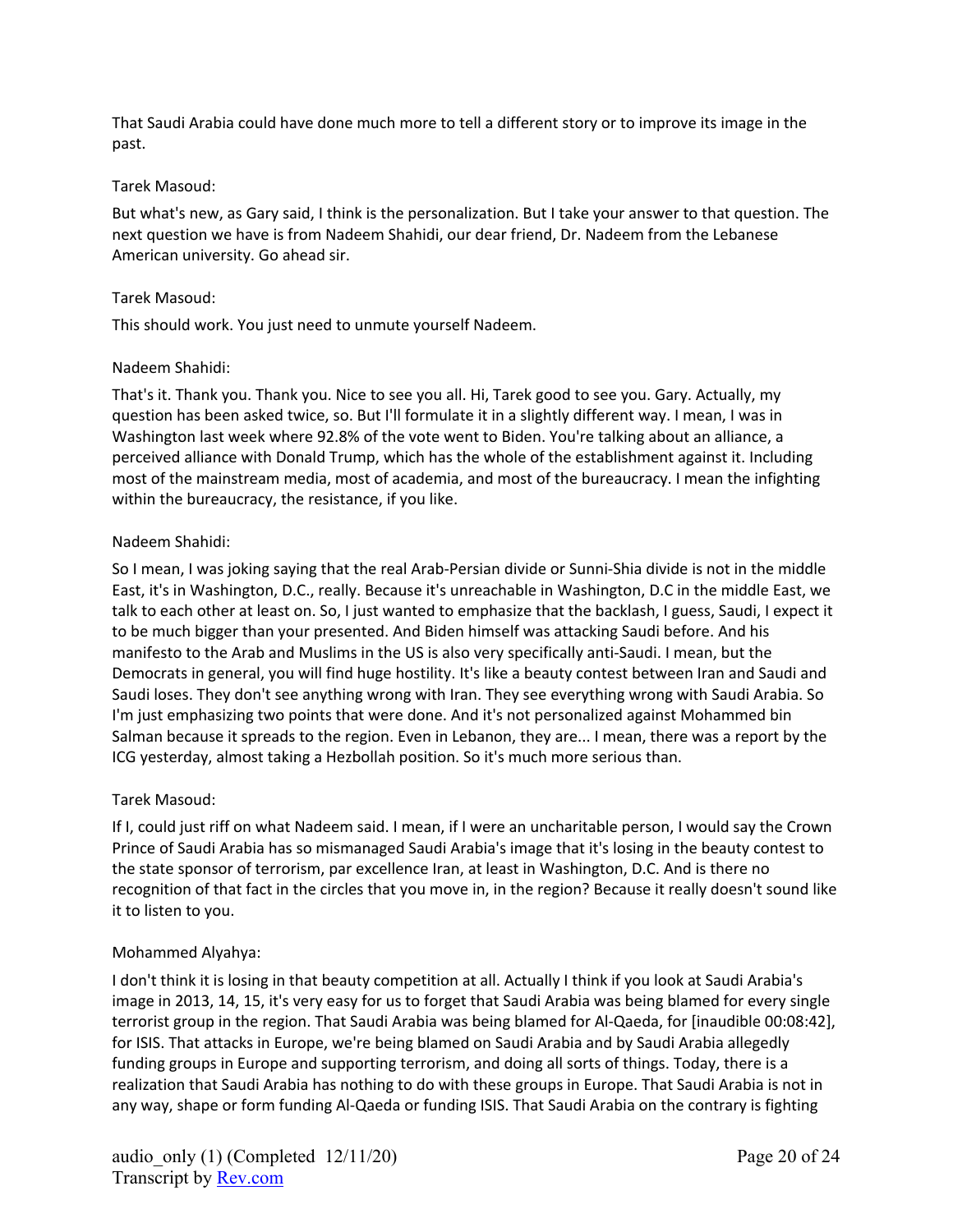these groups. And on the other hand, you have the leadership of Al-Qaeda sitting in Iran. Is there a backlash against Saudi Arabia as a result of several problems?

## Mohammed Alyahya:

The issue of course, being chief among them? Of course, there is a backlash as a result of that. And that's a natural backlash. I mean, it was a horrible grisly murder that happened to Jamal Khashoggi to expect there not to be a backlash against it is something that is extremely unreasonable, I think. But Saudi Arabia is much more complicated. There is much more to Saudi Arabia, and I think that's something that people realize. I think that the general tide is a very anti Saudi one, sure. Would it always last in the way that it is right now? I don't think so. And I always remember what an Emirati friend in Washington once told me. He said that, "Saudi Arabia right now is like a pinata in Washington, D.C. Everybody's wearing a blindfold and carrying a stick and trying to smack Saudi Arabia, whatever it is, but nobody really wants to go after Saudi Arabia. This is partisan politics, and people want to go after president Trump."

## Mohammed Alyahya:

I'm not saying that that people don't have their issues with Saudi Arabia, they should too, but let's not discount the extent to which Saudi Arabia has become a piñata for partisan politics. And normally that does subside after elections. And it will subside when there is no ax to grind in terms of partisan politics. That's my prediction, at least for the next 4 years.

#### Anat Berko:

So just Mohammed, to bring to closure this issue, because this very important. It seems, as you mentioned, that the issue of Saudi Arabia's relationship with Washington has not just become personalized, as Gary mentioned. But it's become a partisan political issue, that there is no longer the bipartisan support for the US-Saudi alliance. That there is a very pervasive perception that Saudi Arabia was aligned with the Republican party and president Trump in particular. Does that erode the basis and the strategic sense of the US Saudi relationship?

# Mohammed Alyahya:

No, I think it doesn't erode that basis. And I think that the unprecedented polarization that the United States is in experiencing right now, manifests itself on foreign policy issues as well. Even coronavirus is something that's extremely polarizing right now. Today, you either stand behind the Saudis and support president Trump with them, or the Saudis are the worst possible actors ever in the history of the Middle East. Today, if you look at masks, when it comes to coronavirus, you either have people that will never touch masks with a 10 foot rod. And think that coronavirus is a hoax, or people that want to wear their masks while they're sleeping alone in their bedrooms.

#### Mohammed Alyahya:

That's a huge exaggeration, but on every single issue you have in the United States, you have an extremely polarized, very angry group of people that are shouting over each other. Saudi Arabia's no different. And I think hopefully all of these issues start getting a little bit calmer in the United States. Discourse starts getting calmer, people start getting less angry. And I think when that happens, things will be seen as they are. For their advantages, for their disadvantages, for their weaknesses, for their strengths. I think we're going to see at a period of more calmness that everybody needs.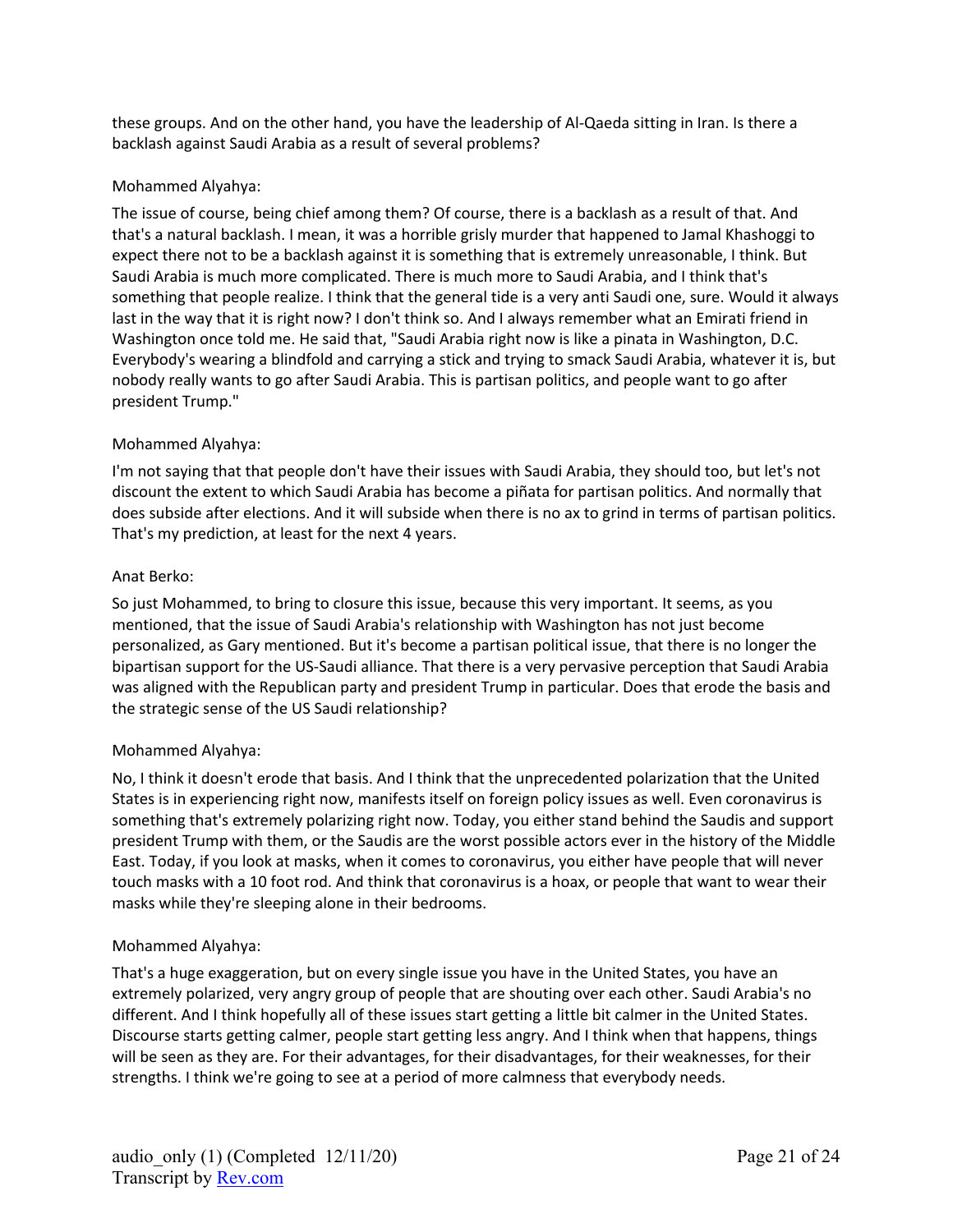### Tarek Masoud:

Mohammed. We have time for one more question. And so we have a question from Anat Berko. I'm asking her to unmute herself. Is this the Amat Berko, who's a former member of Knesset, counterterrorism researcher?

#### Anat Berko:

Yes, sir.

### Tarek Masoud:

Great. Please ask your question of Mohammed Alyahya.

## Anat Berko:

Thank you so much. It's a great pleasure to participate in this panel and thank you so much Mohammed, it was very interesting. I would like to ask you something about the Abraham Accord in the region. Which is changed the whole perception, I think, and the attitude about Israel and about the Israeli-Palestinian conflict. And I would like to ask, how do you see Israel as a game changer in the meaning of security and stabilization of the region, the Middle-East. And actually not just security and I'm speaking about security, also exchange of knowledge, academia, culture, and security, as for your security, because I'm coming from this field of counter-terrorism. That is also very, very important. And it's not just now to see in a polarized attitude of Sunni-Shia, Jewish, or the Jewish state, or Christians, or just the pure interest that everybody, every state, every region. Thank you.

## Mohammed Alyahya:

That's a good question. Thank very much. I think you made a good distinction at the beginning when you said Israel versus the Israeli-Palestinian issue. I think the way Israel is perceived in the region has changed, but the way the Israeli-Palestinian issue has changed much less or hasn't changed very much. I think it's no secret that people see that they are threatened on a daily basis in various Arab countries, by Iran and by Iran's proxies. Israel is not a threat to their livelihoods.

#### Mohammed Alyahya:

Day-to-day is there is not a threat to their wellbeing. Israel is not a long-term threat to the stability of their countries. Does this change their sympathy for Palestine or Palestinian cause? No, it doesn't, but does it shift the priorities of threat priorities? I think that's something that definitely has changed in the region. And in terms of avenues of cooperation, I think there are many avenues of cooperation with every state in the region. And, we've seen that the trainees and their modalities have opted to, with relation with Israel, that could expand. We could see other countries doing it, but there wouldn't always be this elephant in the room, which is the Palestinian issue.

#### Mohammed Alyahya:

And the idea is that we've seen decades of dealing with the Palestinian-Israeli crisis in the same way, with very little results. Perhaps we'll see that extending more communication and opening up might create an environment that is more conducive to finding a lasting solution for the Palestinians. But I still think that this is something that cannot be ignored. That's something that cannot go on the back burner, regardless of how willing the Israelis are. And regardless of how serious the Palestinians are. Or the Palestinian leadership rather.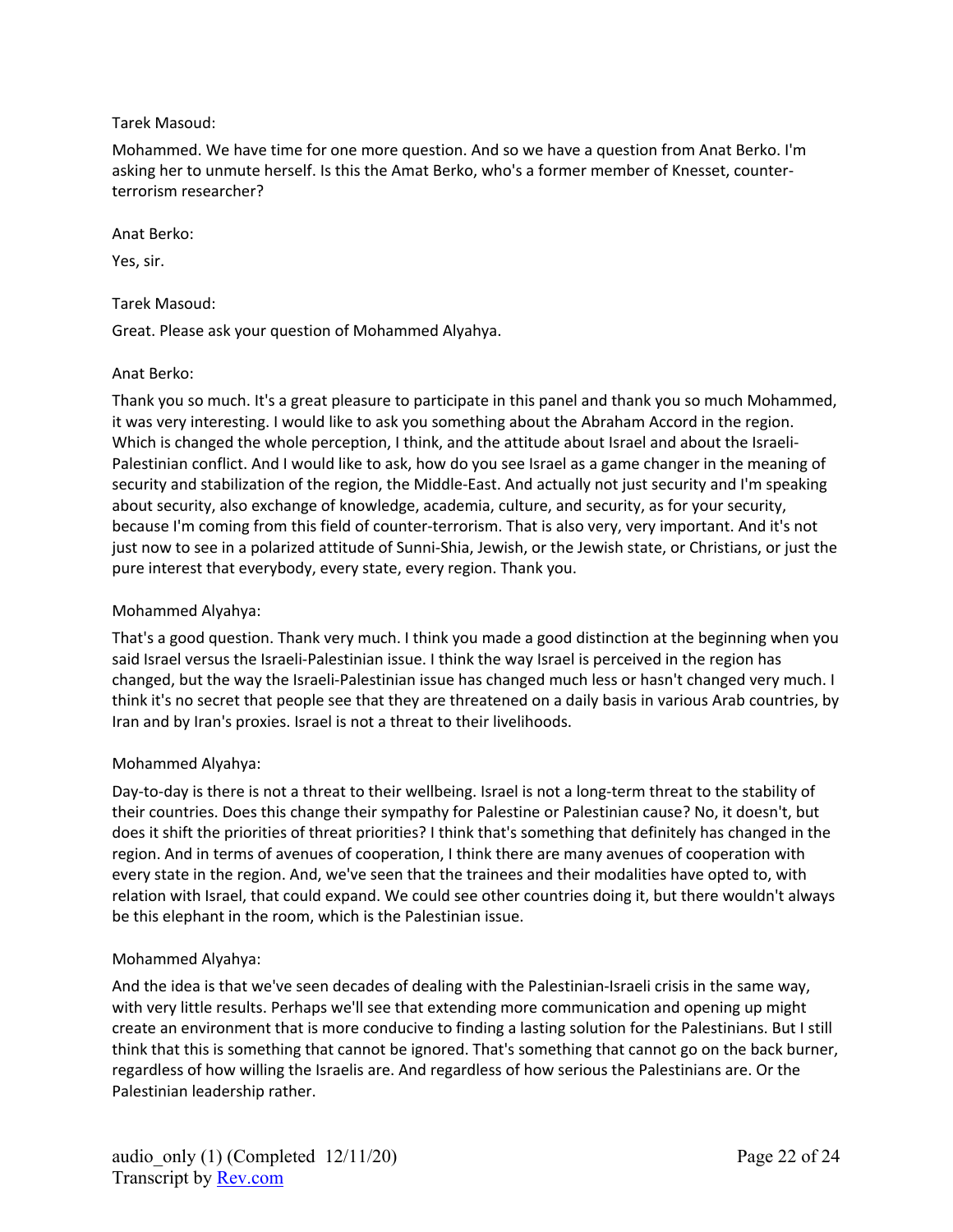### Anat Berko:

North on the Palestinian issue, we're not ignoring that, but we need to look that if they are looking for a solution, it couldn't be a solution that actually delegitimized our right to exist under a Jewish democratic state. So the whole citizens in Israel. So perhaps we will help all the Arab countries around us. [inaudible 01:32:36] a very positive peace agreement. [inaudible 01:32:43] and I assume that will be other states that will join this agreement. It will be more influential to come with a reasonable offer also that the Palestinian accept it, because the Palestinian denied every offer that they got.

#### Anat Berko:

And I not speaking just from the right wing. From the left wing. Actually, they didn't want any solutions. We want a solution that made [inaudible 01:33:12] as well. We don't have a problem, Israel. You have 20% are Arabs citizens, a lot of Jews from our country, like myself, I'm from Iraqi-Jewish origin. Both of my parents were born in Baghdad. All my extended family are from Baghdad. So it's like for us it's obvious. That must be much more reasonable. And I think that in this ethically, that we opened up the floor to everybody to talk about, it will be much easier.

#### Tarek Masoud:

Thank you, Dr. Berko obviously we could probably spend another 90 minutes talking just about the Palestinian-Israeli issue. But Mohammed, if I could just wrap a ribbon around this little inquiry and then we'll end. I mean, what are we to infer from the fact that Saudi Arabia hasn't normalized? I mean, you've actually made a very powerful case for normalization in your remarks. And yet we're seeing that the country hasn't. So are we to infer from that, that in Saudi Arabia, there is actually a debate about this? And that there are some pretty powerful arguments happening in Saudi Arabia against following the Emirati lead.

#### Mohammed Alyahya:

I mean, I don't think I made the powerful case for normalization. I made very strong statements about-

#### Tarek Masoud:

I mean you talked about the resistance industry.

#### Mohammed Alyahya:

How the dividends tended to be beneficial to a lot of people. Look, I think this year took everybody by storm. I think many unexpected things happen. So I don't know for sure, but from my reading, from my conversations with Saudi officials, Saudi Arabia's involvement in this, and the Israeli-Palestinian issue has always been to play a leadership role on finding a solution to the crisis. The idea of unilaterally or normalizing relations with Israel independently of the Palestinian issue, seems too sharp of a turn from its historic role. And Saudi Arabia's sort of [inaudible 01:35:44], that's what it seems like to me at least from now.

#### Tarek Masoud:

Okay, well, we've been going for 90 minutes. We could probably spend another 90 hours talking to about these various issues. So all that's left for me to do is to first thank you, Mohammed for this really wonderful, thoughtful discussion. And to thank our audience for their engagement, for their great questions. And Kerim, any last comments before we close this one out?